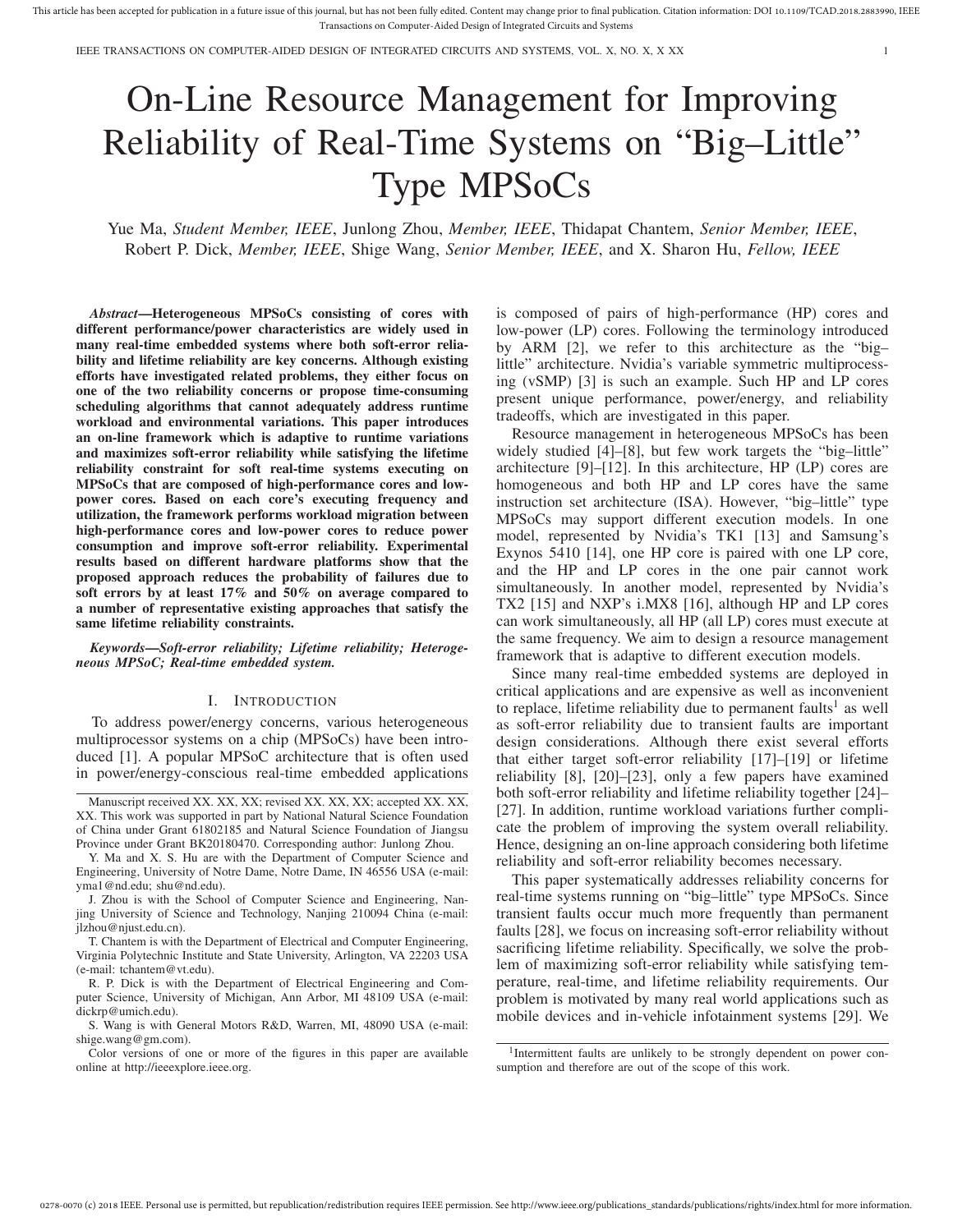are particularly interested in developing an on-line framework to address unavoidable workload and environment variations.

Our on-line framework, referred to as DRIF (Dynamic Reliability Improvement Framework), solves the problem outlined above by dynamically and judiciously scaling core frequencies to increase soft-error reliability. By leveraging the power and performance features of the "big–little" type MPSoCs, we dynamically migrate workload and activate the most powerefficient cores to execute tasks. Meanwhile, in order to reduce the computational overhead to check whether the lifetime reliability caused by a thermal profile is larger than a lifetime reliability constraint, we design a tool, referred to as LTR-Checker, which is computational efficient to use at run time.

Our paper makes three main contributions. (i) We propose a computationally efficient method to determine whether a given temporal thermal profile would respect the corresponding lifetime reliability threshold. (ii) By performing extensive experiments on a hardware platform, we experimentally establish a suitable task migration guideline allowing tasks executed on most power efficient cores. (iii) We develop an on-line framework to maximize soft-error reliability under temperature, real-time, and lifetime reliability constraints by scaling cores' frequencies and selecting the most power efficient cores to execute tasks.

We have implemented and validated DRIF on two hardware boards containing Nvidia's TK1 [13] chip and TX2 [15] chip, respectively. Based on the results obtained from running the MiBench benchmark suite [30], we show that DRIF increases the no soft error occurring time at least 2 more days than existing approaches.

The rest of the paper is organized as follows. We review related work in Section II. Section III introduces the various system models. We experimentally explore the power features of HP and LP cores, and establish a task migration guideline in Section IV. Section V formulates the problem and provides an overview of our framework. Section VI describes the LTR-Checker. Section VII describes DRIF in detail. Sections VIII and IX describe our experimental setup and results, respectively. Section X concludes the paper.

## II. RELATED WORK

As a special type of heterogeneous MPSoCs, the "big–little" type MPSoCs use two types of cores: the LP cores offer high power efficiency while the HP cores provide maximum computing performance [2]. This type of MPSoCs provides flexibility to balance the performance and power, and facilitates ease of use [31]. Since different execution models introduce unique constraints, e.g., HP core and LP core in the same pair cannot work simultaneously, or all HP (all LP) cores must execute at the same frequency, most resource management approaches for heterogeneous MPSoCs are not applicable for the "big–little" architecture [5], [21], [23], [32], [33]. Focusing on the "big–little" architecture, Liu et al. [9] proposed an iterative approach for mapping multi-threaded applications on MPSoCs composing of multiple core types to achieve high performance and power efficiency. Annamalai et al. [10] designed a novel technique to dynamically swap threads between HP cores and LP cores and change the core frequency to achieve a high throughput/Watt. Considering the constraints for HP cores and LP cores, Carroll et al. [11] investigated the mechanisms for frequency scaling, and proposed a technique to reduce energy consumption. Singla et al. [12] designed an on-line method to predict and reduce power and runtime temperature for "big– little" type MPSoCs. While the above work considers the specific features of the "big–little" architecture, none of them focuses on lifetime reliability or soft-error reliability.

There exist several efforts that directly aim to increase softerror reliability [17], [18], [34], [35] or lifetime reliability [7], [21], [36], [37]. In order to improve soft-error reliability, Zhao et al. proposed a method to allocate recoveries for tasks [17], [18] while Nahar et al. assigned redundancies to tasks statically [38]. Fan et al. proposed a dynamic voltage and frequency scaling (DVFS) based method to reduce power consumption under soft-error reliability constraint. Although these methods are effective at improving and ensuring softerror reliability, they usually reduce lifetime reliability with a high operating temperature. For periodic tasks running on an MPSoC, Huang et al. proposed an analytical model to estimate lifetime reliability of MPSoCs and a task mapping and scheduling algorithm to guard against aging effects [21]. Bolchini et al. dynamically determined the most effective mapping of tasks to minimize network-on-chip energy consumption and maximize lifetime reliability [36]. Das et al. proposed a machine learning based algorithm to handle inter- and intraapplication variations and reduce peak temperature and thermal cycling [7]. These methods are designed to increase lifetime reliability but weaken soft-error reliability.

Our proposed framework considers soft-error reliability and lifetime reliability, both of which have not typically been examined together. The work by Das et al. aims to jointly improve soft-error reliability and lifetime reliability by mapping tasks to all cores and scaling core frequencies [24]. However, their solution is too computationally intensive to use at run time. Kapadia et al. proposed a framework to optimize performance and energy [25]. Although transient and permanent faults are considered, their work does not increase reliability but only focuses on reducing power under lifetime reliability and soft-error reliability constraints. Zhou et al. proposed an off-line technique to maximize system availability by allocating replications of tasks and determining the core frequency statically [26]. Although these works consider both lifetime reliability and soft-error reliability, they are off-line approaches and ignore the specific features of "big-little" type MPSoCs. In this paper, we focus on "big-little" type MPSoCs and propose to maximize soft-error reliability under lifetime reliability constraint.

# III. SYSTEM MODELS

In this section, we present the hardware platform as well as the task and reliability models used in our framework.

## *A. Hardware Model*

We consider on "big-little" type MPSoCs with  $n$  HP and m LP cores. We assume that both HP cores and LP cores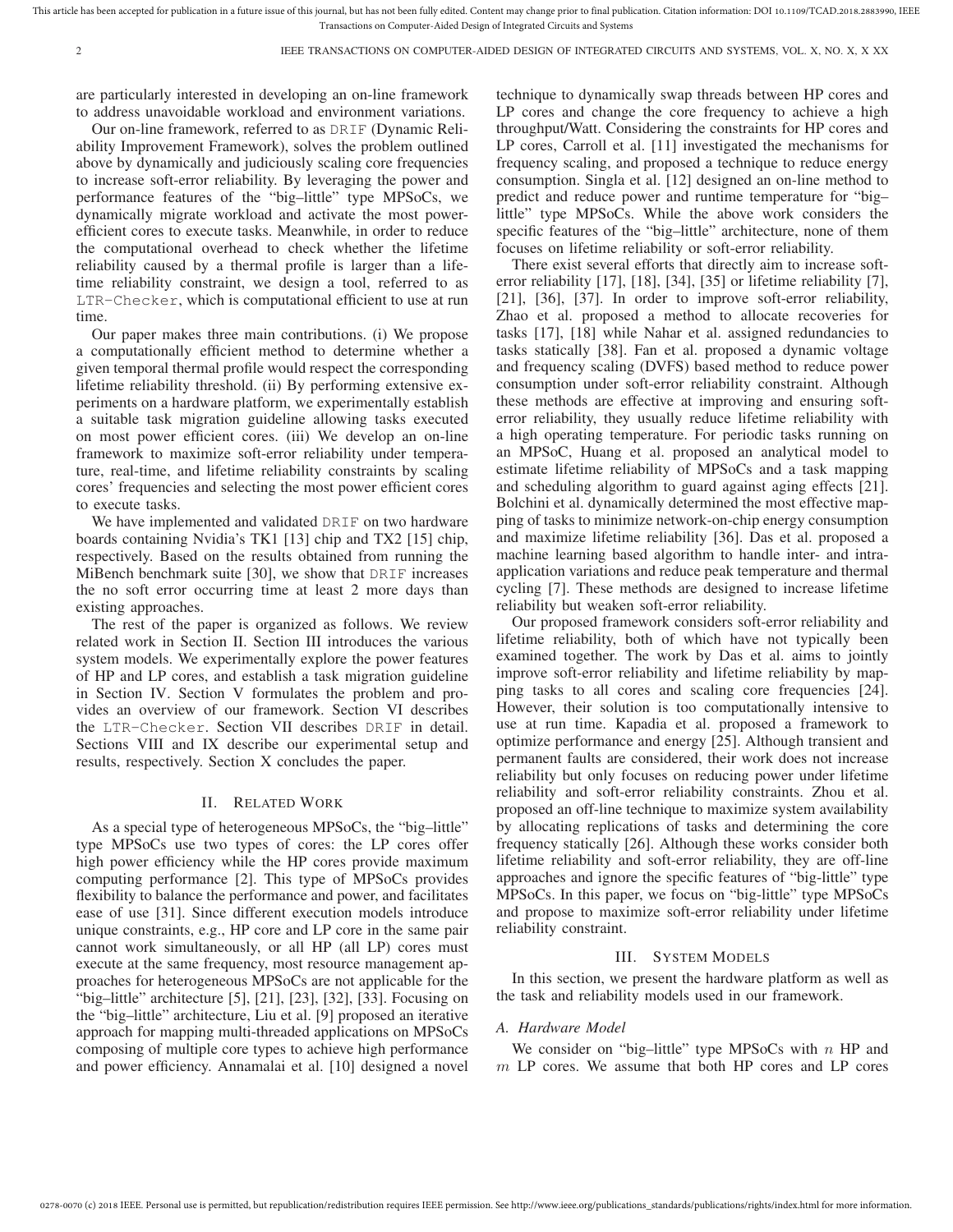support DVFS and have multiple frequency levels [13], [15]. A core dissipates static power when it is idle and consumes additional active power when it performs operations [33]. Both active and static power are related to the core's frequency. Let the utilization of a core in a given time interval |t| be  $u = \frac{|t_a|}{|t|}$ , where  $|t_a|$  is the amount of time that the core performs operations [33]. A core's utilization is commonly used to estimate real-time performance and soft-error reliability.

We consider two execution models of "big–little" MPSoCs in this paper. In the first execution model, referred to as Hetero-Paired model and represented by Nvidia' TK1 [13] and Samsung's Exynos 5410 [14], HP cores and LP cores are paired, and the paired HP core and LP core cannot be active simultaneously. In the second execution model, referred to as Homo-Grouped model and represented by Nvidia's TX2 [15] and NXP's i.MX8 [16], all cores can work simultaneously, but HP (LP) cores must execute at the same frequency. There exist other execution models, where HP and LP cores can run simultaneously with their own core frequencies, but such models are not widely supported by MPSoCs.

## *B. Task Model*

We assume that MPSoCs execute independent periodic tasks with soft deadlines such as those found in multimedia and communication applications. A task is associated with a tuple  $\tau_i = \{d_i, e_i^H, e_i^L\}$  where  $d_i$  is the deadline, and  $e_i^H$  and  $e_i^L$  represent the worst-case execution time when running on an HP core and LP core, respectively. Generally  $e_i^H \le e_i^L$ . Since all the jobs of the  $i<sup>th</sup>$  task have the same properties,  $\tau_i$  also denotes the jobs of the  $i^{th}$  task. Tasks on each core are scheduled according to a real-time scheduling policy such as earliest deadline first or rate monotonic scheduling [39]. In this paper, we adopt a mapping approach where tasks are assigned to cores at design time to balance the workload of cores [40]. We guarantee the real-time constraint by ensuring that the utilization of each core is lower than utilization bound for schedulability [8], [41].

## *C. Soft-error Reliability*

In this paper, we aim to maximize reliability in the presence of soft errors caused by transient faults. The soft-error reliability of a single core in a time interval is the probability that soft errors occur during the time interval [26],

$$
r(f,t) = e^{-\lambda(f) \times u \times |t|}.
$$
 (1)

The  $f$  is the core frequency,  $|t|$  is the length of time interval, and u is the core's utilization in this time interval.  $\lambda(f)$  is the average fault rate depending on  $f$  [26],

$$
\lambda(f) = \lambda_0 \times 10^{\frac{d(f_{\text{max}} - f)}{f_{\text{max}} - f_{\text{min}}}}.
$$
\n(2)

 $\lambda_0$  is the average faults rate at highest core frequency.  $f_{\text{min}}$ and  $f_{\text{max}}$  are the minimum and maximum core frequency and  $d$  ( $d > 0$ ) is a hardware specific constant that indicates the sensitivity of fault rates to frequency scaling. This model indicates that improving core frequency is effective in improving soft-error reliability.

For a "big-little" type MPSoC with  $n$  active HP cores and m active LP cores, the soft-error reliability in the  $i^{th}$  time interval,  $t_i$ , is

$$
R(t_i) = \prod_{j=1}^{n} r_j^{HP}(f_j, t_i) \times \prod_{j=1}^{m} r_j^{LP}(f_j, t_i),
$$
 (3)

where  $r_j^{HP}(f_j, t_i)$  and  $r_j^{LP}(f_j, t_i)$  are the soft-error reliability of the  $j<sup>th</sup>$  HP (LP) core in the time interval  $t<sub>i</sub>$ . The aim of this paper is to maximize soft-error reliability of the MPSoC in each time interval.

#### *D. Lifetime Reliability*

Lifetime reliability, which is typically measured by the mean-time-to-failure (MTTF), is dependent on multiple wearout effects [23]. For the sake of simplicity, we consider electromigration (EM) as the primary source of permanent faults in this paper. Other device fault mechanisms can be incorporated using the sum-of-fault rate model [22], [24]. Since the tasks are executed periodically, the temperature variance with respect to time will be also periodical after the system stabilization, so we assume the thermal profiles are same in each task set's hyperperiod, hp. Based on the thermal profile in a hyperperiod, the MTTF can be calculated by

$$
MTTF = |hp| \times \sum_{i=0}^{\infty} e^{-(i \times A)^{\beta}}, \tag{4}
$$

where  $|hp|$  is the length of the hyperperiod and  $\beta$  is the slope parameter in the Weibull distribution [21]. A is a temperaturerelated parameter. If one hyperperiod can be divided by p time intervals of the same length, and the operating temperature is constant in each time interval, we calculate A as

$$
A = \sum_{i=1}^{p} \frac{|t|}{\alpha(T_i)},
$$
\n<sup>(5)</sup>

where  $|t|$  and  $T_i$  are the length of the time interval and the temperature at the  $i^{th}$  time interval, respectively.  $\alpha(T_i)$  relates to the arrival rate of permanent faults and depends on the hardware and temperature  $T_i$  [21].

## IV. EMPIRICAL STUDY: POWER CONSUMPTION OF CORES

In this section, we describe the "big–little" type MPSoCs consisting of HP and LP cores, especially explore their unique power features. We first observe that executing tasks on an LP core may consume more power and energy than executing on an HP core. We provide a measurement-based method to quantitatively compare the power and energy consumption of HP and LP cores. Based on this method and the measurement results, we establish a suitable task mapping and migration guideline to migrate tasks between cores and reduce a chip's power consumption.

Whereas the primary goal of "big–little" MPSoCs is to reduce power consumption by executing a light workload on the LP cores, an LP core may consume more power than an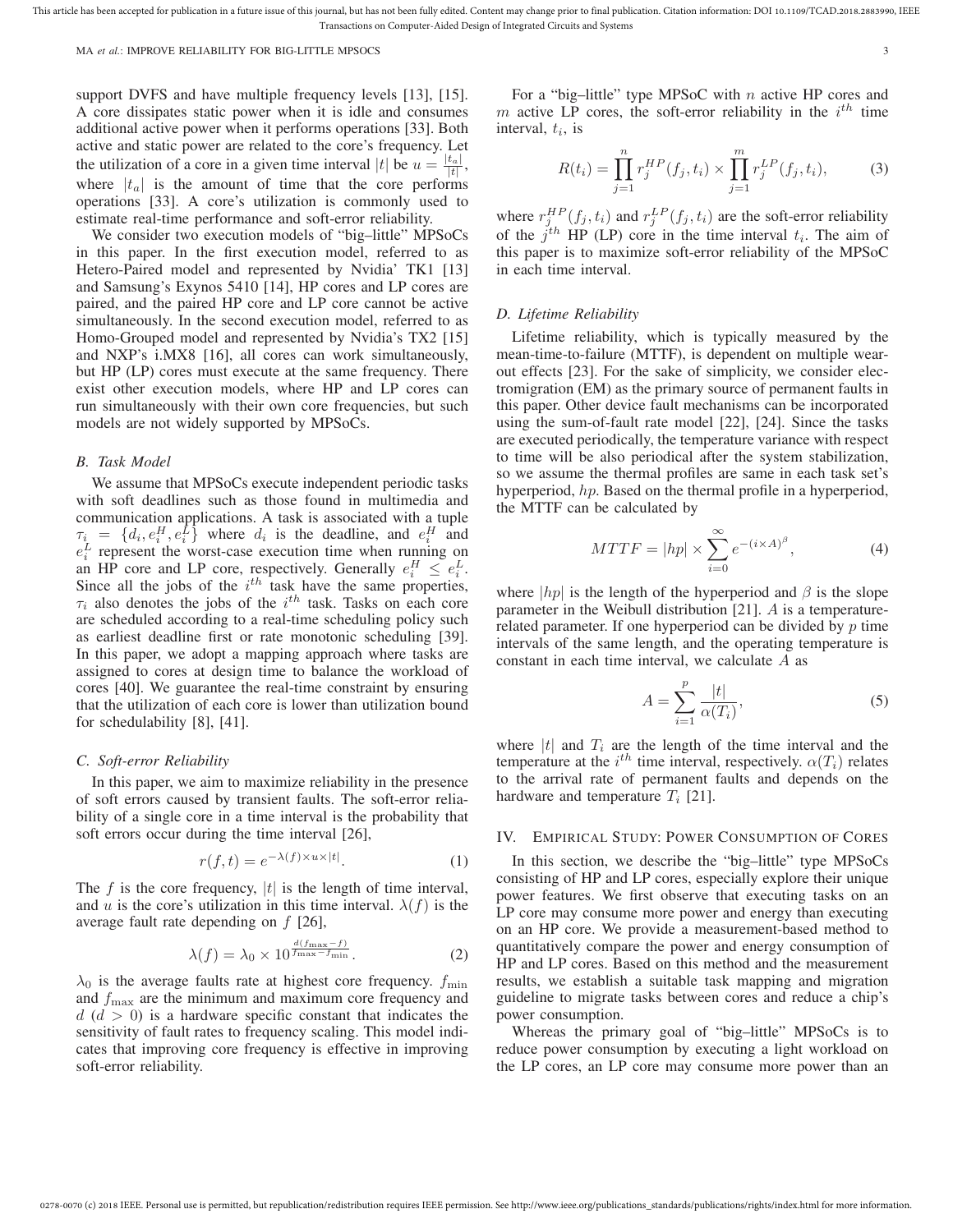4 IEEE TRANSACTIONS ON COMPUTER-AIDED DESIGN OF INTEGRATED CIRCUITS AND SYSTEMS, VOL. X, NO. X, X XX



Fig. 1. The power consumption of an HP (Denver) core and an LP (ARM) core under different utilization and frequency levels.

HP core. To totally capture the power consumption behavior of "big–little" MPSoCs, we have conducted a series of measurement-based experiments. We measure the power consumption of the HP core and LP core<sup>2</sup> in Nvidia's TX2 [15]. We use FLUKE AC/DC current clamp meters [43] and National Instruments USB-6216 data acquisition system [44] to acquire power consumption when cores execute at different core frequencies and at different utilizations.

To generally evaluate the power features of HP and LP cores, we propose a measurement-based method to quantitatively compare power consumption of HP and LP cores. This method measures and compares the power consumption of cores with different frequencies and utilizations, and the comparison results can guide the mapping of tasks. A low utilization means that the workload is light, a core consumes less active power, and the leakage power may be dominated. In order to maintain the core's utilization at a specific level, we develop a feedback-based tool which can maintain the core's utilization at a specific value.

The measured power consumptions are illustrated in Fig. 1. The results show that for any core frequency, both HP and LP cores have a higher power consumption with a heavier workload. However, LP cores are not always power efficient. The LP core consumes less power than the HP core only when the core frequency is low and the workload is light. For

other platforms such as Nvidia's TK1 [13], we have similar observations that the LP core has a lower power than the HP core only when the utilization and core frequency are low [27]. One possible reason to explain this phenomenon is that the HP and LP core have different microarchitectures, such as on TX2. Meanwhile, although HP and LP cores on TK1 have the same microarchitecture, the transistors in the HP core and LP core have different threshold voltages. The LP core consumes low leakage power but requires high voltage to operate at high frequencies. On the contrary, the HP core can work at high frequency with a low voltage. The measurement results reveal that in order to reduce power consumption of MPSoCs, we should keep the workload light in the LP cores, and it is necessary to migrate tasks between HP and LP cores if cores' utilizations vary at run time.

Based on the data collected from our extensive experiments, we can establish a suitable task mapping and migration guideline guiding the selection of cores for executing workload to balance the power consumption and performance. This guideline indicates that whether the LP core or the HP core consumes less power for each given core frequency and core utilization. With this guideline, we should map and migrate tasks to the core consuming less power. As an example, TABLE I presents the guideline for Nvidia TX2. In this table, "HP" ("LP") indicates the HP (LP) core is more power efficient with the corresponding core frequency and utilization, so the workload should be executing on an HP (LP) core. Note that due to small variations in ambient temperature, as well as chip operating voltage and current, the power consumption may vary slightly even for exactly the same workload. Therefore, it is insufficient to conclude that a core always consumes less power when its measured power is lower than that of another core by a small amount. We treat two measured power values as the same if their difference is smaller than 0.1 W, which is the resolution of our sensors. In TABLE I, "-" indicates that the difference in power consumption of an HP core and an LP core is smaller than this threshold. In this case, workload can run either on an HP core or an LP core.

In our work to dynamically improve reliability, we will use this guideline to migrate tasks between HP and LP cores at run time to guarantee tasks are always executed on the most power efficient cores. This task migration reducing power consumption and temperature allows the cores to execute at a high core frequency and achieves a high soft-error reliability.

## V. PROBLEM FORMULATION AND FRAMEWORK **OVERVIEW**

In this section, we first formulate the problem addressed in this paper and then describe our solution DRIF at high level.

TABLE I. TASK MAPPING AND MIGRATION GUIDELINE

| <b>Utilization</b> | Core Frequency (in GHz) |       |       |       |       |       |
|--------------------|-------------------------|-------|-------|-------|-------|-------|
|                    | 1.881                   | 1.574 | 1.267 | 0.960 | 0.652 | 0.345 |
| $100\%$            | HP                      | ٠     | ۰     | LP    | LP    | LP    |
| $80\%$             | ۰                       | ۰     | LP    | LP    | LP    | LP    |
| 60%                | ۰                       | LP    | LP    | LP    | LP    | LP    |
| 40%                | ۰                       | LP    | LP    | LP    | LP    | LP    |
| 20%                | LP                      | LP    | LP    | LP    | LP    | LP    |

<sup>&</sup>lt;sup>2</sup>Note that TX2 is composed of ARM Cortex A57 cores geared for multithreading, and Nvidia' Denver cores for high single-thread performance with dynamic code optimization [42]. In this measurement, we only consider single-thread applications for TX2, therefore the Denver core is an HP core and the ARM core is an LP core.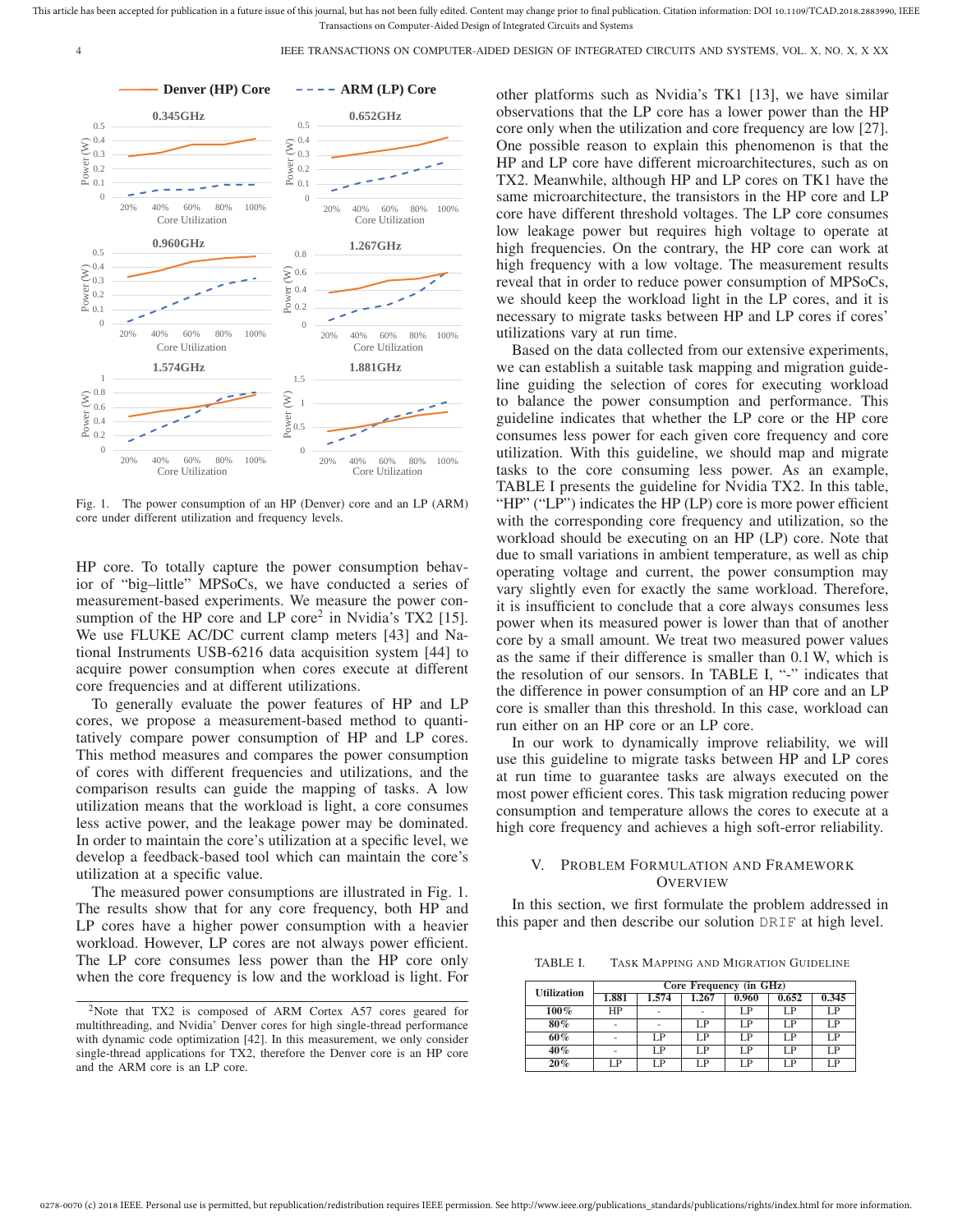MA *et al.*: IMPROVE RELIABILITY FOR BIG-LITTLE MPSOCS 5

## *A. Problem Formulation*

The problem that we aim to solve is motivated by applications such as in-vehicle infotainment systems. For such systems, tasks are expected to complete before their deadlines, and both lifetime and soft-error reliability are critical to guarantee the safety of human drivers and passengers [29]. At the same time, the infotainment and other in-vehicle computational subsystems should be power efficient especially for electric vehicles [45]. Furthermore, the workload in these systems can vary significantly at run time due to variations in input data and the environment.

Before formulating the problem, we first introduce two definitions.

Definition 1. *A sampling window (*SW*) is defined as a time interval during which the temperature is constant.*

Definition 2. *A profiling window (*PW*) is composed of multiple equal-length sampling windows.*

We determine the core frequencies and cores' workloads for each sampling window, and the profiling window is used to estimate lifetime reliability. The soft-error reliability, frequency, utilization, and operating temperature of the  $j<sup>th</sup>$  HP (LP) core at the  $i^{th}$  sampling window are denoted by  $r(SW_i, HP_j)$  $(r(SW_i, LP_i))$ ,  $f(SW_i, HP_j)$   $(f(SW_i, LP_j))$ ,  $u(SW_i, HP_j)$  $(u(SW_i, LP_j))$ , and  $T(SW_i, HP_j)$   $(T(SW_i, LP_j))$ .

Assume that a profiling window is composed of  $p$  sampling windows and the MPSoC has  $n$  HP cores and  $m$  LP cores<sup>3</sup>. Our objective is to maximize the system-level soft-error reliability in each profiling window,

$$
R = \prod_{i=1}^{p} \left( \prod_{j=1}^{n} r(SW_i, HP_j) \times \prod_{j=1}^{m} r(SW_i, LP_j) \right), \quad (6)
$$

$$
\int T(SW_i, HP_j) \le T_{th}, \forall SW_i, \forall HP_j \tag{7}
$$

$$
T(SW_i, LP_j) \leq T_{th}, \forall SW_i, \forall LP_j
$$
\n
$$
T(SW_i, HP_i) \leq T_{th}, \forall SW_i, \forall HP_i
$$
\n(8)

$$
s.t. \left\{ u(SW_i, HP_j) \le u_{th}, \forall SW_i, \forall HP_j \right\} \tag{9}
$$

$$
\begin{cases} u(SW_i, LP_j) \le u_{th}, \forall SW_i, \forall LP_j \\ MTTF(TP(PW)) > MTTF_{th}. \end{cases} \tag{10}
$$

$$
(11)
$$
  $MTTF(TP(PW)) \geq MTTF_{th}.$ 

The first two constraints require the temperature of both HP and LP cores are less than the thresholds  $T_{th}$  in any sampling window. Note that this temperature constraint also limits the power consumption of the system. The third and forth constraints capture the real-time requirement, where  $u_{th}$ is the upper bound on utilization to satisfy schedulability. The last constraint requires the MTTF resulting from the thermal profile,  $TP(PW)$ , to be not less than a threshold  $MTTF_{th}$ . For soft real-time systems, temporarily violating the real-time and lifetime reliability constraints is acceptable, but the temperature constraint must be satisfied to avoid thermal throttling.

Different execution models of "big-little" type MPSoCs introduce different execution related constraints. For the Hetero-Paired execution model, the paired HP core and LP core cannot work simultaneously. If the  $j<sup>th</sup>$  HP core is paired with the  $j<sup>th</sup>$ LP core, one of them must be idle, i.e.,

$$
f(SW_i, HP_j) \times f(SW_i, LP_j) = 0.
$$
 (12)

We assume that a core whose frequency is 0 is powered-off. For the Homo-Grouped execution model, all HP (LP) cores should have the same core frequency, i.e.,

$$
\int f(SW_i, HP_j) = f(SW_i, HP_{j+1}), \forall j \tag{13}
$$

$$
f(SW_i, LP_j) = f(SW_i, LP_{j+1}), \forall j. \tag{14}
$$

Our framework is applicable to both execution models and dynamically improves the soft-error reliability under the temperature, real-time, and lifetime reliability constraints in each profiling window.

In order to solve the formulated problem, there are two main challenges that we need to overcome: (i) since the history (i.e., tasks' execution times) does not always reflect the future, it is possible for the constraints to be violated when using history-based predictions, and (ii) a highly efficient algorithm is needed to avoid excessive overhead. We address these challenges by proposing an on-line framework to (i) obtain system runtime status, and (ii) dynamically migrate tasks between cores, power off idle cores, and determine core frequencies based on the system status in history.

## *B. Overview of Reliability Improvement Framework*

As stated earlier in the paper, to better respond to workload and environmental changes that are unavoidable in real-time embedded systems, we aim to develop an on-line approach to solve the problem defined in Eq.  $(6)$ – $(11)$  by taking into consideration of execution models given in Eq. (12) or Eq. (13)–(14). The basic idea of our framework, DRIF, is to incrementally solve the optimization problem by using the history of system states in the previous profiling window. The system state includes which cores are active and each active core's frequency, operating temperature, and utilization. Note that our method can be easily applied to any arbitrary history window size. DRIF consists of three main components: a schedule generator (SG), which is triggered at the beginning of each profiling window, a schedule executor (SE), which is triggered at the beginning of each sampling window, and a state collector (SC), which collects the system state in each sampling window (see Fig. 2).

DRIF works as follows. In each sampling window, SC collects and saves the system state. At the end of each profiling window, the system state during this profiling window is sent to SG. Based on the state information, SG then generates a solution, called schedule, which specifies cores' workloads and frequencies for each sampling window in the next profiling window (see Section VII-A). The migration guideline given in TABLE I is used by SG to migrate tasks between cores to achieve a lower power consumption as well as operating temperature. In order to reduce the computational cost, SG relies on LTR-Checker to efficiently check whether the lifetime reliability constraint is satisfied. In each sampling window, SE either adopts the schedule generated by SG or

 $3m$  is equal to n for MPSoCs with Homo-Grouped execution model.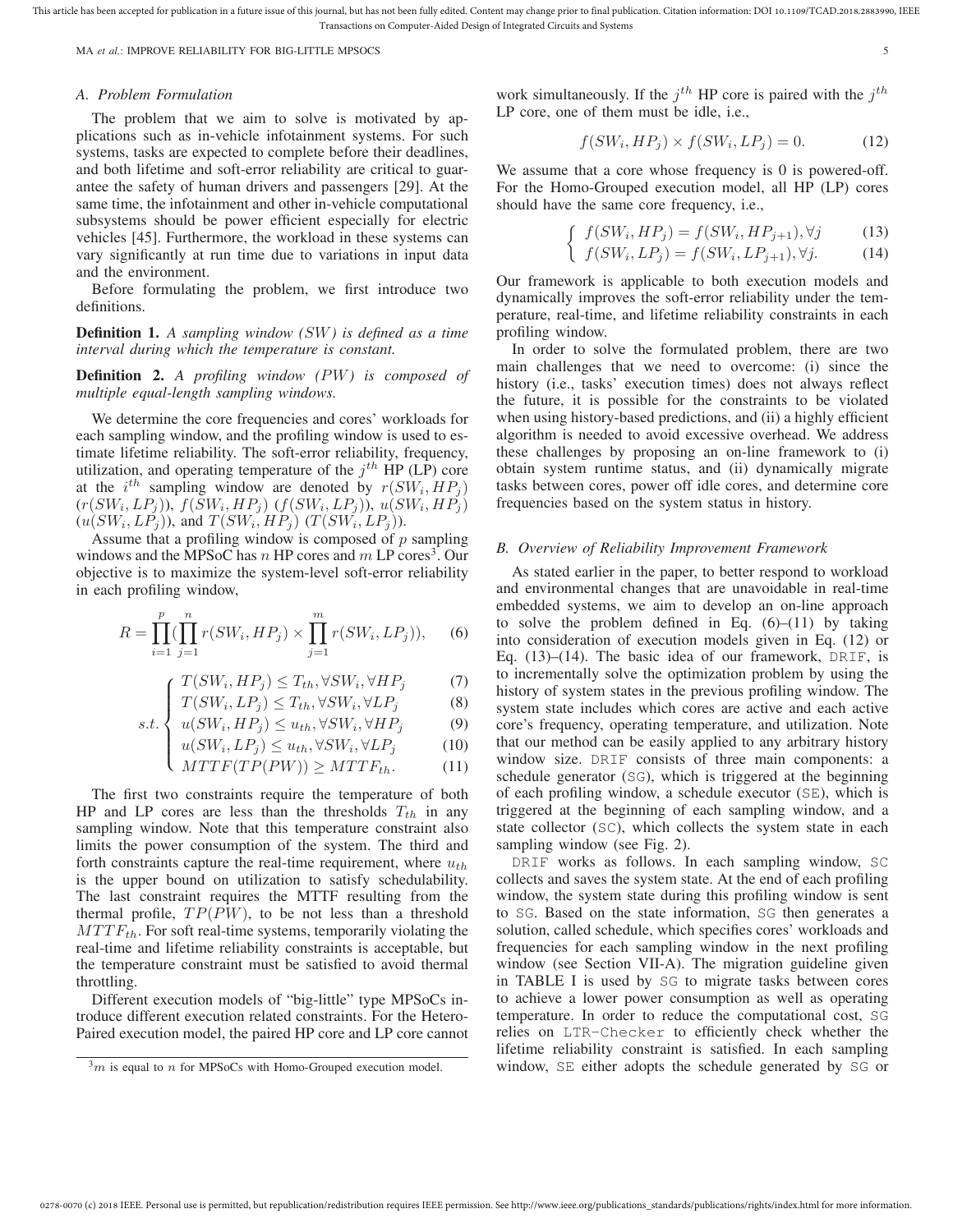6 IEEE TRANSACTIONS ON COMPUTER-AIDED DESIGN OF INTEGRATED CIRCUITS AND SYSTEMS, VOL. X, NO. X, X XX



Fig. 2. High-level overview of DRIF.

modifies the schedule to adapt to runtime variations (see Section VII-B).

We highlight the effectiveness of DRIF. First of all, DRIF is adaptive to different types of "big–little" MPSoCs and different number of cores and/or pairs of cores. Meanwhile, considering that the workload in systems may vary at runtime, DRIF periodically obtain the status of each core. Based on the obtained runtime status, DRIF determines the most appropriate cores to execute tasks satisfying the real-time, lifetime reliability and operating temperature constraints. In order to reduce the computational overhead, we propose heuristics to periodically migrate tasks and tune core frequencies in linear time. Note that the execution order of tasks in each core can be determined by some existing scheduling policies. DRIF is adaptive to and can work on any scheduling policy such as rate monotonic and earliest deadline first [39]. The details of our DRIF are elaborated in the next section.

## VI. LTR-CHECKER:ATOOL TO CHECK LIFETIME RELIABILITY CONSTRAINT

In this section, we design a tool LTR-Checker, which computational efficiently checks whether the lifetime reliability caused by a given thermal profile in a task set's hyperperiod is larger than a pre-specified constraint,  $MTTF_{th}$ . Calculating MTTF by using Eq. (4) is extremely time consuming and may not be practical to use at runtime. Hence, the target of LTR-Checker is reducing the runtime computational overhead by allowing some calculations are operated offline.

We first introduce a concept called super hyperperiod, sp, which is a set of multiple adjacent hyperperiods. Let the length of a super hyperperiod be  $|sp|$ , and  $|sp| = |hp| \times k$ , where k is a positive integer. Since one super hyperperiod is composed of multiple adjacent hyperperiods and thermal profiles are same in each super hyperperiod, the lifetime reliability can also be expressed as

$$
MTTF = |sp| \times \sum_{i=0}^{\infty} e^{-(i \times A^*)^{\beta}}, \tag{15}
$$

where

$$
A^* = \sum_{i=1}^{k \times p} \frac{|t|}{\alpha(T_i)}.
$$
 (16)

For a given thermal profile in the hyperperiod, LTR-Checker checks whether the corresponding MTTF is larger than  $MTTF_{th}$ . LTR-Checker reduces the online computational overhead by operating the accumulation offline and only calculating  $A^*$  online.

The aim of the offline part in LTR-Checker is to find a threshold for  $A^*$ , referred to as  $A_{th}^*$ , such that if  $A^* \leq A_{th}^*$ , the corresponding MTTF is larger than  $MTTF_{th}$ . We first arbitrarily determine the length of super hyperperiod  $|sp|$ . Since  $\vert hp \vert$  is usually in seconds and  $MTTF_{th}$  is in years, setting  $|sp|$  to months can satisfy that  $|sp|$  can be evenly divided by any possible  $|h p|$ . After determining the value of |sp|, we can find the threshold  $A_{th}^{\star}$  such that

$$
|sp| \times \sum_{i=0}^{\infty} e^{-(i \times A_{th}^*)^{\beta}} = MTTF_{th}.
$$
 (17)

If the  $A^*$  caused by a thermal profile is smaller than  $A_{th}^*$ , the corresponding system's MTTF is larger than  $MTTF_{th}$ .

The online part of LTR-Checker calculates  $A^*$  based on the thermal profile in a hyperperiod. With the determined  $|sp|$ , we first find the relationship between A (in Eq. (5)) and  $A^*$ , which is described in Lemma 1.

Lemma 1. *If one super hyperperiod is composed of* k *hyperperiods, i.e.,*  $|sp| = k \times |hp|$ *, then*  $A^* = A \times k$ *.* 

*Proof:* Since thermal profiles are same in each hyperperiod, each hyperperiod's  $i^{th}$  time interval has the same temperature, i.e.,  $T_i = T_{i+p} = \cdots = T_{i+kp}$ . Furthermore,  $\alpha(T_i) = \alpha(T_{i+p}) = \cdots = \alpha(T_{i+kp})$ . Hence,

$$
A^* = \sum_{i=1}^{kp} \frac{|t|}{\alpha(T_i)} = k \times \sum_{i=1}^p \frac{|t|}{\alpha(T_i)} = A \times k. \tag{18}
$$

Since  $|sp|$  is arbitrarily determined offline and  $|hp|$  is constant for a given task set, we only need to calculate A in order to obtain  $A^*$ . A can be obtained by using Eq. (5), and its computational overhead only depends on the value of  $|h_p|$ , which is much smaller than  $|sp|$  and  $MTTF_{th}$ . Comparing to obtain MTTF directly by using Eq. (4) and Eq. (5), the online operation of LTR-Checker is only obtaining A by using Eq. (5). Hence, LTR-Checker dramatically reduces the online computational overhead and it can be easily used even when the computational resources are limited. In DRIF, we require the length of the profiling window is multiple of the length of the task set's hyperperiod, and the SG utilizes the LTR-Checker to determine whether a given operating temperature can guarantee the lifetime reliability constraint.

# VII. DESIGN OF RELIABILITY IMPROVEMENT FRAMEWORK

We provide the details of our framework DRIF to improve the soft-error reliability under the temperature, real-time, and lifetime reliability constraints.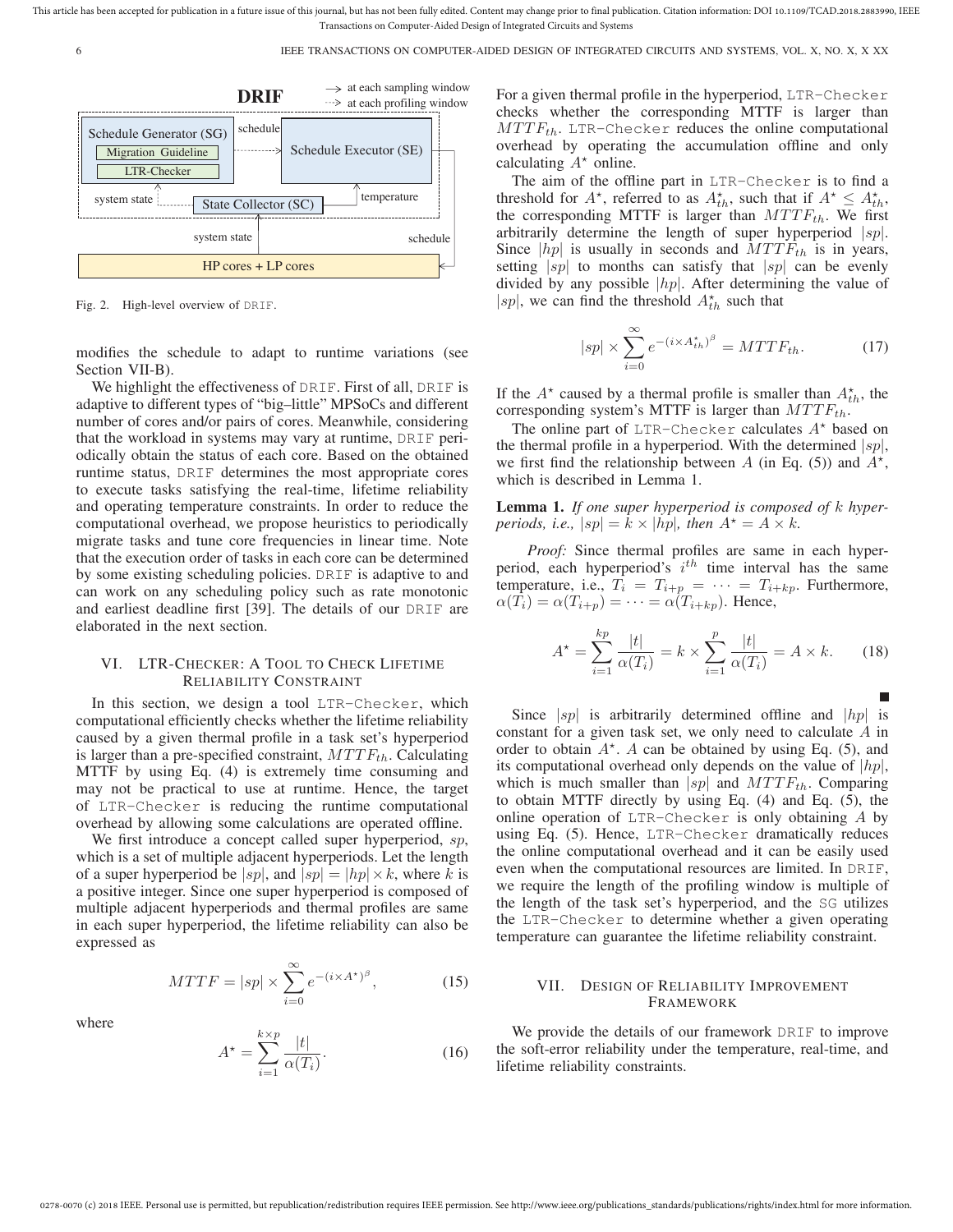MA *et al.*: IMPROVE RELIABILITY FOR BIG-LITTLE MPSOCS 7

# Algorithm 1 Schedule Generator for Homo-Grouped MPSoCs

|     | 1: $hf(lf)$ : the cores with high (low) core frequencies               |
|-----|------------------------------------------------------------------------|
|     | 2: $l(lf, SWi)$ : frequency level of lf cores at sampling window $SWi$ |
|     | 3: $TP_j$ : thermal profile in the $q^{th}$ profiling window           |
|     | 4: <b>procedure</b> GENERATORHOG( $Sc(PW_i)$ , $St(PW_i)$ )            |
| 5:  | if $MTTF(TP_i) < MTTF_{th}$ then                                       |
| 6:  | <b>for</b> each sampling window $SW_i$ <b>do</b>                       |
| 7:  | if $u(l(hf, SW_i) - 1) < u_{th}$ then                                  |
| 8:  | $l(hf, SW_i) = l(hf, SW_i) - 1$                                        |
| 9:  | else if $u(l(hf, SW_i) - 1) < u_{th}$ then                             |
| 10: | $l(l f, SW_i) = l(l f, SW_i) - 1$                                      |
| 11: | end if                                                                 |
| 12: | end for                                                                |
| 13: | else                                                                   |
| 14: | <b>for</b> each sampling window $SW_i$ <b>do</b>                       |
| 15: | if $T(l(lf, SWi) + 1) < Tth$ then                                      |
| 16: | $l(H, SW_i) = l(H, SW_i) + 1$                                          |
| 17: | end if                                                                 |
| 18: | end for                                                                |
| 19: | end if                                                                 |
| 20: | <b>for</b> each sampling window $SW_i$ <b>do</b>                       |
| 21: | $Sc^{\star}(SW_i)$ ← migrate workload based on TABLE I                 |
| 22: | end for                                                                |
| 23: | $Sc(PW_{j+1}) \leftarrow \{Sc^*(SW_1), \ldots, Sc^*(SW_p)\}$           |
|     | 24: end procedure                                                      |
|     |                                                                        |

## *A. Schedule Generator*

The goal of SG is to generate a schedule, i.e., each core's workload and frequency, for the next profiling window based on the system status in the current profiling window. Although it is possible to use an optimization solver to generate an optimal schedule for the problem defined in Eq.  $(6)$ – $(11)$ , such a solver would be too time consuming for online use. Instead, we design a computational effective heuristic migrating tasks and dynamically scaling core frequencies.

As pointed out earlier, we assume that the workload has already been mapped and the workload is balanced between cores. Considering the runtime variations of workload, SG determines the frequencies of all cores to maximize softerror reliability and meet all constraints in Eq.  $(7)$ – $(11)$  by considering the execution models of "big–little" MPSoCs given in Eq.  $(12)$  or Eq.  $(13)–(14)$ .

Before we present the algorithm in SG, we first introduce some concepts. System state,  $St(PW<sub>j</sub>)$ , denotes the state in the profiling window  $PW_i$ , which includes the utilization, frequency, and operating temperature of each core in the sampling windows of  $PW_j$ .  $St(SW_i)$ , a subset of  $St(PW_j)$ , represents the state in the sampling window  $SW_i$ . System schedule,  $Sc(PW<sub>j</sub>)$ , specifies each core's workload and frequency in all sampling windows in  $PW_j$ . Similarly,  $Sc(SW_i)$  represents schedule in the sampling window  $SW_i$ .

SG is invoked at the end of each profiling window and takes  $St(PW_i)$  and  $Sc(PW_i)$  as inputs. SG generates a schedule for Homo-Grouped MPSoCs (in Alg. 1) or for Hetero-Paired MPSoCs (in Alg. 2), respectively. We provide the details to generate a schedule for Homo-Grouped MPSoCs first. The idea is that we check whether the lifetime reliability constraint is satisfied, and try to increase core frequencies if the lifetime

## Algorithm 2 Schedule Generator for Hetero-Paired MPSoCs

1:  $\rho_k$ : the  $k^{th}$  active core 2:  $l(\rho_k, SW_i)$ : HP's frequency level at sampling window  $SW_i$ 3:  $TP_j$ : thermal profile in the  $q^{th}$  profiling window 4: procedure GENERATORHEP( $Sc(PW_j),\,St(PW_j))$ 5: if  $MTTF(TP_j) < MTTF_{th}$  then 6: **for** each sampling window  $SW_i$  **do** 7: Sort core with their core frequencies 8: **for**  $\rho_k$  (starting form the core with high frequency) **do**<br>**if**  $u(l(\rho_k, SW_k) - 1) < u_k$  **then** 9: **if**  $u(l(\rho_k, SW_i) - 1) < u_{th}$  then<br>10:  $l(\rho_k, SW_i) = l(\rho_k, SW_i) - 1$ 10:  $l(\rho_k, SW_i) = l(\rho_k, SW_i) - 1$ <br>11: break 11: break 12: end if 13: end for 14: end for 15: else 16: **for** each sampling window  $SW_i$  do 17: Sort core with their core frequencies 18: **for**  $\rho_k$  (starting form the core with low frequency) **do** 19: **if**  $T(l(\rho_k, SW_i) + 1) < T_{th}$  **then** if  $T(l(\rho_k,SW_i)+1) < T_{th}$  then 20:  $l(\rho_k, SW_i) = l(\rho_k, SW_i) + 1$ 21: break 22: end if<br>
23: end for end for 24: end for 25: end if 26: for each sampling window  $SW_i$  do 27:  $Sc^*(SW_i)$  ← migrate workload based on TABLE I 28: end for 29:  $Sc(PW_{j+1}) \leftarrow \{Sc^*(SW_1), \dots, Sc^*(SW_p)\}$ 30: end procedure

reliability is larger than its constraint, otherwise, reduce core frequencies (in Lines 5–19). Since all HP (LP) cores run at the same core frequency, we use  $hl$  ( $lf$ ) to represent cores running at high (low) core frequencies. For each sampling window, if the system status in the previous profiling window,  $St(PW<sub>j</sub>)$ , violates the lifetime reliability constraint, SG reduces the core frequencies of cores running at high frequency if doing so does not violate the real-time constraint (in Lines 7–8). Otherwise, reduce the core frequencies of cores with low core frequency if not violate the real-time constraint (in Lines 9–10). Meanwhile, if  $St(PW_i)$  meets the lifetime reliability constraint, SG increases frequencies for cores with low core frequency to improve soft-error reliability under the temperature constraint (in Lines 14–18). After determining core frequencies, SG migrates tasks between cores to reduce the power consumption and temperature (in Lines 20–22). We provide the details of task migration in Alg. 3. After determining core frequencies and migrating tasks between cores, the schedule for the next profiling window,  $Sc(PW_{j+1})$ , is generated (in Line 23). The computational complexity to determine the core frequencies for Homo-Grouped MPSoCs is  $O(p)$  where p is the number of sampling windows in a profiling window.

SG generates a schedule for Hetero-Paired MPSoCs in Alg. 2. If the system status in the previous profiling window,  $St(PW_i)$ , violates the lifetime reliability constraint, SG tries to reduce the core frequency for the core which executes at the highest frequency if doing so does not violate the real-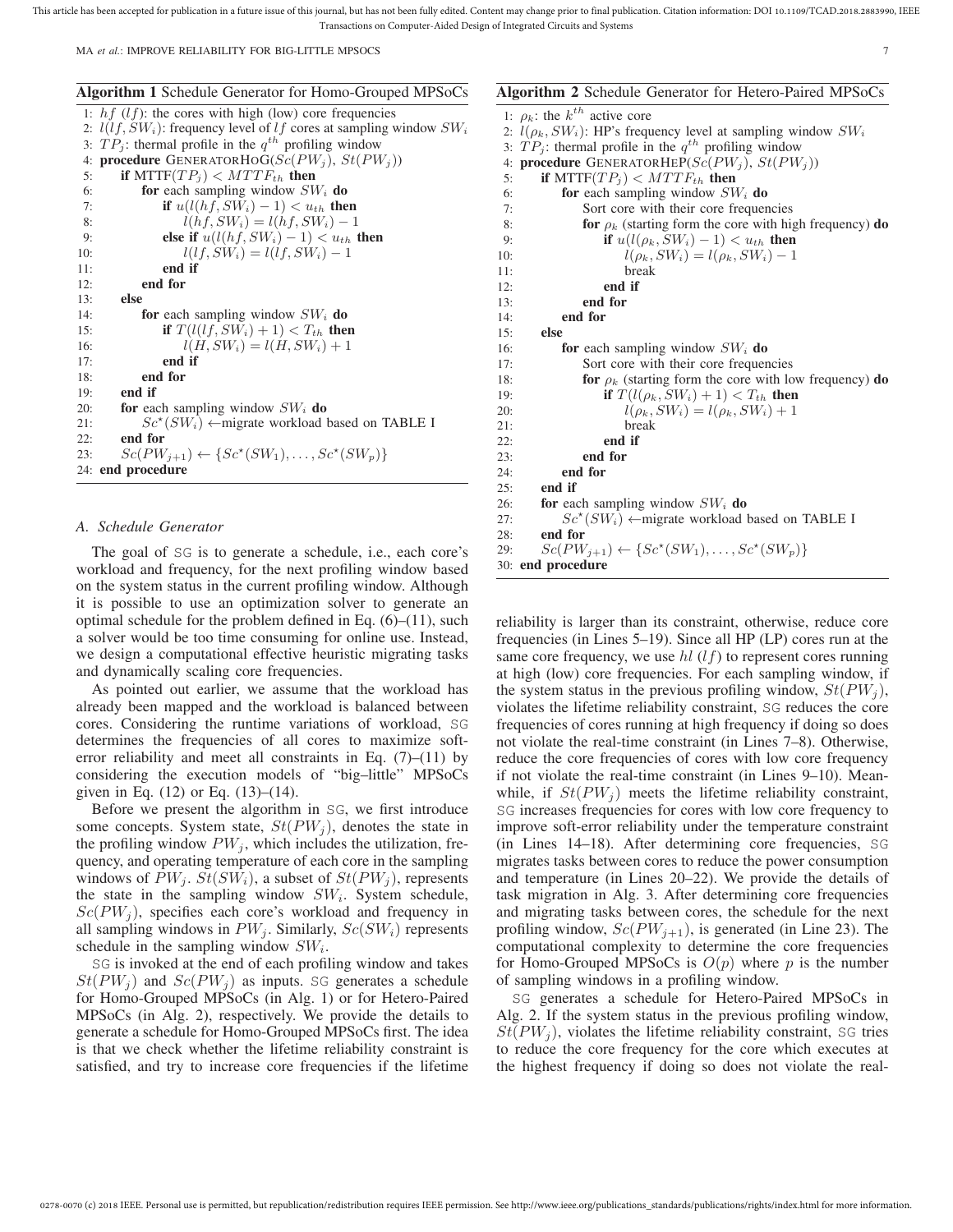8 IEEE TRANSACTIONS ON COMPUTER-AIDED DESIGN OF INTEGRATED CIRCUITS AND SYSTEMS, VOL. X, NO. X, X XX

# Algorithm 3 Migrate Workload

|     | $\mu$ <sub>1</sub> $\mu$ <sub>1</sub> $\mu$ <sub>1</sub> $\mu$ <sub>1 <math>\mu</math></sub> $\mu$ <sub>1</sub> $\mu$ <sub>1</sub> $\mu$ <sub>1</sub> $\mu$ <sub>1</sub> $\mu$ <sub>1</sub> $\mu$ <sub>1</sub> $\mu$ <sub>1</sub> $\mu$ <sub>1</sub> $\mu$ <sub>1</sub> $\mu$ <sub>1</sub> $\mu$ <sub>1</sub> $\mu$ <sub>1</sub> $\mu$ <sub>1</sub> $\mu$ <sub>1</sub> $\mu$ <sub>1</sub> $\mu$ <sub>1</sub> $\mu$ <sub>1</sub> $\mu$ <sub>1</sub> $\mu$ <sub>1</sub> $\mu$ <sub>1</sub> $\mu$ <sub>1</sub> $\mu$ <sub>1</sub> $\mu$ <sub>1</sub> |
|-----|---------------------------------------------------------------------------------------------------------------------------------------------------------------------------------------------------------------------------------------------------------------------------------------------------------------------------------------------------------------------------------------------------------------------------------------------------------------------------------------------------------------------------------------------------|
|     | 1: $Ty(\rho_i)$ : the type of $\rho_i$ , its HP or LP                                                                                                                                                                                                                                                                                                                                                                                                                                                                                             |
|     | 2: $u(\rho_i, SW_i)$ : $\rho_i$ 's utilization at $SW_i$                                                                                                                                                                                                                                                                                                                                                                                                                                                                                          |
|     | 3: $u(\rho_j, W)$ : $\rho_j$ 's utilization if executing workload W                                                                                                                                                                                                                                                                                                                                                                                                                                                                               |
|     | 4: $e_k^{\rho_p}$ : the execution time of task $\tau_k$ on core $\rho_p$                                                                                                                                                                                                                                                                                                                                                                                                                                                                          |
|     | 5: procedure MIGRATE( $Sc(SW_i)$ , $St(SW_i)$ , TABLE I)                                                                                                                                                                                                                                                                                                                                                                                                                                                                                          |
| 6:  | <b>if</b> Homo-Grouped MPSoCs then                                                                                                                                                                                                                                                                                                                                                                                                                                                                                                                |
| 7:  | for each core $(\rho_i)$ do                                                                                                                                                                                                                                                                                                                                                                                                                                                                                                                       |
| 8:  | $\tau_k$ : the task on $\rho_i$ with shortest execution time                                                                                                                                                                                                                                                                                                                                                                                                                                                                                      |
| 9:  | $\rho_p$ : the lowest utilization core at different type of $\rho_i$                                                                                                                                                                                                                                                                                                                                                                                                                                                                              |
| 10: | Search TABLE I with $u(\rho_j, SW_i)$ and $f(\rho_j, SW_i)$                                                                                                                                                                                                                                                                                                                                                                                                                                                                                       |
| 11: | $\mathcal{T} \leftarrow$ the type of the most power efficient core                                                                                                                                                                                                                                                                                                                                                                                                                                                                                |
| 12: |                                                                                                                                                                                                                                                                                                                                                                                                                                                                                                                                                   |
| 13: | while $Ty(\rho_j) \neq \mathcal{T}$ do<br>if $u(\rho_p) + \frac{e_k^{\rho_p}}{d_k} < u_{th}$ then                                                                                                                                                                                                                                                                                                                                                                                                                                                 |
| 14: | Migrate $\tau_k$ to core $\rho_p$                                                                                                                                                                                                                                                                                                                                                                                                                                                                                                                 |
| 15: | end if                                                                                                                                                                                                                                                                                                                                                                                                                                                                                                                                            |
| 16: | $\mathcal{T} \leftarrow$ search TABLE I                                                                                                                                                                                                                                                                                                                                                                                                                                                                                                           |
| 17: | end while                                                                                                                                                                                                                                                                                                                                                                                                                                                                                                                                         |
| 18: | end for                                                                                                                                                                                                                                                                                                                                                                                                                                                                                                                                           |
| 19: | end if                                                                                                                                                                                                                                                                                                                                                                                                                                                                                                                                            |
| 20: | <b>if</b> Hetero-Paired MPSoCs then                                                                                                                                                                                                                                                                                                                                                                                                                                                                                                               |
| 21: | for each active core $\rho_i$ do                                                                                                                                                                                                                                                                                                                                                                                                                                                                                                                  |
| 22: | $\mathcal{T} \leftarrow$ search TABLE I with $u(\rho_j)$ and $f(\rho_j)$                                                                                                                                                                                                                                                                                                                                                                                                                                                                          |
| 23: | W: the workload on $\rho_i$                                                                                                                                                                                                                                                                                                                                                                                                                                                                                                                       |
| 24: | $\rho_p$ : $\rho_i$ 's paired core                                                                                                                                                                                                                                                                                                                                                                                                                                                                                                                |
| 25: | if $Ty(\rho_i) \neq \mathcal{T}$ and $u(W, \rho_p) < u_{th}$ then                                                                                                                                                                                                                                                                                                                                                                                                                                                                                 |
| 26: | Migrate all workload to $\rho_p$ paired core                                                                                                                                                                                                                                                                                                                                                                                                                                                                                                      |
| 27: | end if                                                                                                                                                                                                                                                                                                                                                                                                                                                                                                                                            |
| 28: | end for                                                                                                                                                                                                                                                                                                                                                                                                                                                                                                                                           |
| 29: | end if                                                                                                                                                                                                                                                                                                                                                                                                                                                                                                                                            |
| 30: | for each core $\rho_j$ do                                                                                                                                                                                                                                                                                                                                                                                                                                                                                                                         |
| 31: | if $\rho_j$ 's workload is empty then                                                                                                                                                                                                                                                                                                                                                                                                                                                                                                             |
| 32: | Power off $\rho_i$                                                                                                                                                                                                                                                                                                                                                                                                                                                                                                                                |
| 33: | end if                                                                                                                                                                                                                                                                                                                                                                                                                                                                                                                                            |
| 34: | end for                                                                                                                                                                                                                                                                                                                                                                                                                                                                                                                                           |
|     | 35: end procedure                                                                                                                                                                                                                                                                                                                                                                                                                                                                                                                                 |
|     |                                                                                                                                                                                                                                                                                                                                                                                                                                                                                                                                                   |

time constraint (in Lines 6–14). On the contrary, if  $St(PW_i)$ satisfies the lifetime reliability constraint, SG increases the core frequency of cores with low core frequency under the temperature constraint (in Lines 16-24). Similar to Homo-Grouped MPSoCs, SG migrates tasks (in Lines 26–28) and finally generates a new schedule  $Sc(PW_{j+1})$  (in Line 29). The computational complexity of Alg. 2 is  $O(p \times (n + m) \times$  $log(n + m)$ ) where p is the number of sampling windows in a profiling window, and  $n$  and  $m$  are the number of HP cores and LP cores, respectively.

We provide the details on how to migrate tasks and select power efficient cores to execute tasks are in Alg. 3. This task migration algorithm is called by Alg. 1 and Alg. 2 at each sampling window, and its inputs are the migration guideline given in TABLE I, the system status, and schedule at each sampling window. The key idea is that we search the migration guideline with each core's utilization and frequency, and migrate tasks based on the search results. For the Homo-Grouped MPSoCs, for a core,  $\rho_j$ , if the migration guideline indicates we should tune  $\rho_j$ 's utilization to save power, we migrate the task with shortest execution to an LP or HP core (in Lines 6-19). We iteratively migrate tasks between cores

until the results of search migration guideline match the types of all cores. For the Hetero-Paired MPSoCs, the paired HP and LP cores work exclusively. Hence, if tasks are ready optimally mapped to each pair initially, we only need to select the HP or LP core to use for each pair. If the searching results from the task migration guideline do not match the type of the active core  $\rho_j$ , migrate all tasks on  $\rho_j$  to its paired core if doing so does not violate the real-time constraint (in Lines 20–29). For both Homo-Grouped and Hetero-Paired MPSoCs, if a core's workload is empty, power off this core to save energy (in Lines 30–34). For the Homo-Grouped MPSoCs, the computational complexity of Alg. 3 is  $O(\wp \times (m+n))$ , where  $\wp$ , m, n are the number of tasks, HP cores, and LP cores, respectively. For Hetero-Paired MPSoCs, the complexity is  $O(m + n)$ .

## *B. Schedule Executor*

The schedule executor, SE, determines the active cores' frequencies at the beginning of each sampling window. A straightforward approach is to simply follow the schedule generated by SG. However, since the schedule  $Sc(PW_{i+1})$ is generated based on the system status  $St(PW_i)$ , but the utilization in the profiling window  $PW_j$  can be different from that in the  $PW_{j+1}$ ,  $Sc(PW_{j+1})$  may actually violate some or all of the constraints during run time. For soft real-time systems, it is acceptable to temporarily violate the real-time and lifetime reliability constraints in Eq.  $(9)$ – $(11)$ as they can be compensated in the next profiling window. However, violating the temperature constraint may either cause timing faults or unexpected throttling. Therefore, SE should be designed to avoid the occurrence of such a case.

SE adjusts core frequency for each core. At the beginning of each sampling window, SE receives the initial temperatures from SC, which is the temperature of the previous sampling window, and gets the cores' frequencies from  $Sc(PW_{j+1})$ . We can statically design a table that for all possible initial temperatures and core frequencies. This table indicates the worst-case temperature in a sampling window by assuming the core utilization is 100%. SE checks whether the worstcase temperature can remain below the thermal threshold. If not, we reduce the core frequency one level lower than that specified in the schedule  $Sc(PW_{j+1})$ . Since we establish such a table statically, the computational complexity of  $SE$  is  $O(1)$ .

# VIII. EXPERIMENTAL SETUP

To evaluate the proposed DRIF, we conducted experiments to compare with two representative approaches. In this section, we present the platforms, workloads, and the frameworks used for comparison in our experiments.

#### *A. Comparison Targets*

We compared the performance of DRIF to two representative frameworks. The multi-objective optimization of system reliability (MOO) finds the Pareto-optimization of soft-error reliability and lifetime reliability by using a genetic algorithm [24]. Since the genetic algorithm based solver is too costly to be used at runtime, core frequencies are determined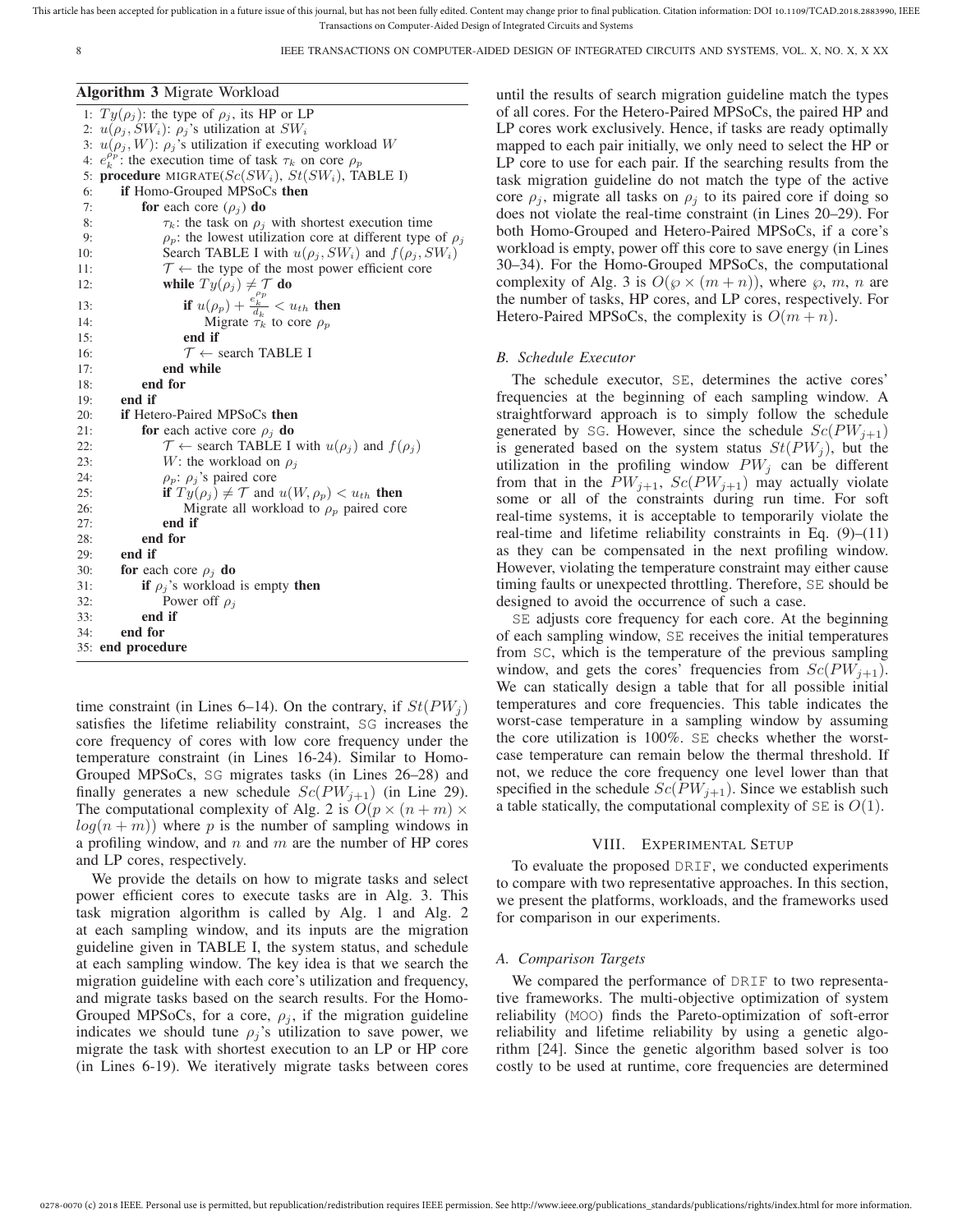off-line and cannot be changed on-line. In order to evaluate the benefits of migrating tasks between cores, we compare DRIF with a framework, called simplified DRIF (S-DRIF), which scales core frequencies as in DRIF, but does not migrate tasks between cores.

Three metrics are considered in the comparison. The probability of failures (PoF) due to soft errors quantifies the softerror reliability. The PoF is defined as  $1 - R$ , where R is the system-level soft-error reliability. An approach achieving a lower PoF is the same as achieving a higher soft-error reliability. We used the percentage of feasible solutions for real-time constraint (FS-RT) to describe the capability of satisfying real-time constraint. In experiments, the jobs of each task are periodically released. We checked which job meeting its deadline and the percentage of FS-RT is quantified as the ratio of the number of jobs meeting its deadline over the total number of all jobs. Similarly, the percentage of feasible solution for lifetime reliability constraint (FS-LTR) describes the capability of satisfying lifetime reliability. In experiments, we utilized LTR-Checker to check whether the lifetime reliability is satisfied at each profiling window. The percentage of FS-LTR is quantified as the ratio of the number of profiling windows achieving a higher lifetime reliability than the lifetime reliability constraint over the total number of profiling windows.

#### *B. Experimental Platforms*

The experiments are conducted on two boards containing Nvidia's TK1 [13] and TX2 [15] chip, respectively. The TK1 chip provides 4 HP cores and 1 LP core, but the HP cores and the LP core cannot work simultaneously. Hence, the TK1 chip is a Hetero-Paired type MPSoC, and it only provides 1 HP–LP core pair. In our experiments, the workload for TK1 is designed to be light enough to fit on one HP or LP core. The TX2 chip includes 2 HP cores (with Nvidia's Denver microarchitecture [42]) and 4 LP cores (with ARM Cortex A57 microarchitecture). Hence, TX2 chip is a Homo-Grouped type MPSoC. Note that we only consider single-thread tasks, so the Denver core has a better performance than the ARM core [42].

We obtained the chip's operating temperature by reading their integrated thermal sensors. Note that although TK1 and TX2 only report one CPU temperature, it is enough to show that DRIF can achieve a lower temperature and guarantee the temperature constraint. For both HP and LP cores in TK1, we use the core frequencies 1.092 GHz, 0.96 GHz, 0.828 GHz, 0.696 GHz, and 0.564 GHz. For TX2, we select the core frequencies 1.881 GHz, 1.574 GHz, 1.267 GHz, 0.960 GHz, 0.652 GHz, and 0.345 GHz.

# *C. Workloads*

We now discuss the tasks set for experiments on TK1 and TX2. Considering the low performance of cores in TK1, we chose 3 tasks from Mibench benchmark suite [30] and measured their execution times when the core's frequency is 1.092 GHz (see TABLE II). TK1 only provides one 1 HP–LP

TABLE II. TASKS' EXECUTION TIMES ON TK1

| <b>Tasks</b> | <b>Execution time</b> |                     |  |
|--------------|-----------------------|---------------------|--|
|              | <b>HP ARM Core</b>    | <b>LP ARM Core</b>  |  |
| asort        | $145 \,\mathrm{ms}$   | $145 \text{ ms}$    |  |
| blowfish     | $150 \,\mathrm{ms}$   | $152 \text{ ms}$    |  |
| crc32        | $195 \,\mathrm{ms}$   | $196 \,\mathrm{ms}$ |  |

TABLE III. TASKS' EXECUTION TIMES ON TX2

| <b>Tasks</b> | <b>Execution</b> time |                  |  |
|--------------|-----------------------|------------------|--|
|              | <b>Denver Core</b>    | <b>ARM Core</b>  |  |
| cjpeg        | $24 \text{ ms}$       | $33 \text{ ms}$  |  |
| qsort        | $49$ ms               | $69$ ms          |  |
| dijkstra     | $47 \,\mathrm{ms}$    | $64 \text{ ms}$  |  |
| blowfish     | $26$ ms               | $52$ ms          |  |
| susan        | $52$ ms               | 78 ms            |  |
| stringsearch | 2 <sub>ms</sub>       | 3 <sub>ms</sub>  |  |
| crc32        | $30 \,\mathrm{ms}$    | $75$ ms          |  |
| patricia     | $12 \,\mathrm{ms}$    | 16 <sub>ms</sub> |  |

core pair, so tasks execute either on the HP core or the LP core. For experiments on TX2, we used 2 ARM cores and 1 Denver core to execute 8 tasks from Mibench [30]. We first measured the execution times of the tasks on an ARM and Denver core with the highest core frequency (see TABLE III). Based on the measurements, we mapped these tasks to ARM and Denver cores and balanced the workloads of cores (see TABLE IV). Note that although TX2 provides 4 ARM cores and 2 Denver cores, we only used 1 Denver core and 2 ARM cores because the workload is light. If allocating the selected tasks to 3 ARM cores and/or 2 Denver cores, the workload of each core is such light that a core can always execute at the highest frequency. Meanwhile, we aim at independent tasks and the soft-error reliability achieved by DRIF is related to a cores utilization but independent to the number of cores. Hence, executing tasks on 2 ARM cores and 1 Denver core is sufficient to validate the capability of DRIF in improving soft-error reliability.

We designed two task groups. In the first group, tasks are frame-based and share the same period and deadline. For experiments on TX2, tasks' periods and deadlines are 150 ms, 200 ms, 250 ms, and 300 ms, and for experiments on TK1, they are 700 ms, 800 ms, 900 ms, and 1000 ms. In the second group, a task's deadline and period are set to be the same but random in the ranges between 150 ms–200 ms, 200 ms– 250 ms, 250 ms–300 ms for TX2, and for TK1, the ranges are 700 ms–800 ms, 800 ms–900 ms, 900 ms–1000 ms. We used the deadline-monotonic scheduling policy to schedule tasks where a task with shorter deadline is assigned a higher priority and executed earlier [39]. Also, change from tasks to jobs to be consistent. Such setups ensure that tasks are schedulable, and

TABLE IV. THE TASK ALLOCATION FOR TX2

| <b>Tasks</b> | Mapping to    |
|--------------|---------------|
| cipeg        | ARM Core 0    |
| qsort        | ARM Core 0    |
| dijkstra     | ARM Core 1    |
| blowfish     | ARM Core 1    |
| susan        | Denver Core 0 |
| stringsearch | Denver Core 0 |
| crc32        | Denver Core 0 |
| patricia     | Denver Core 0 |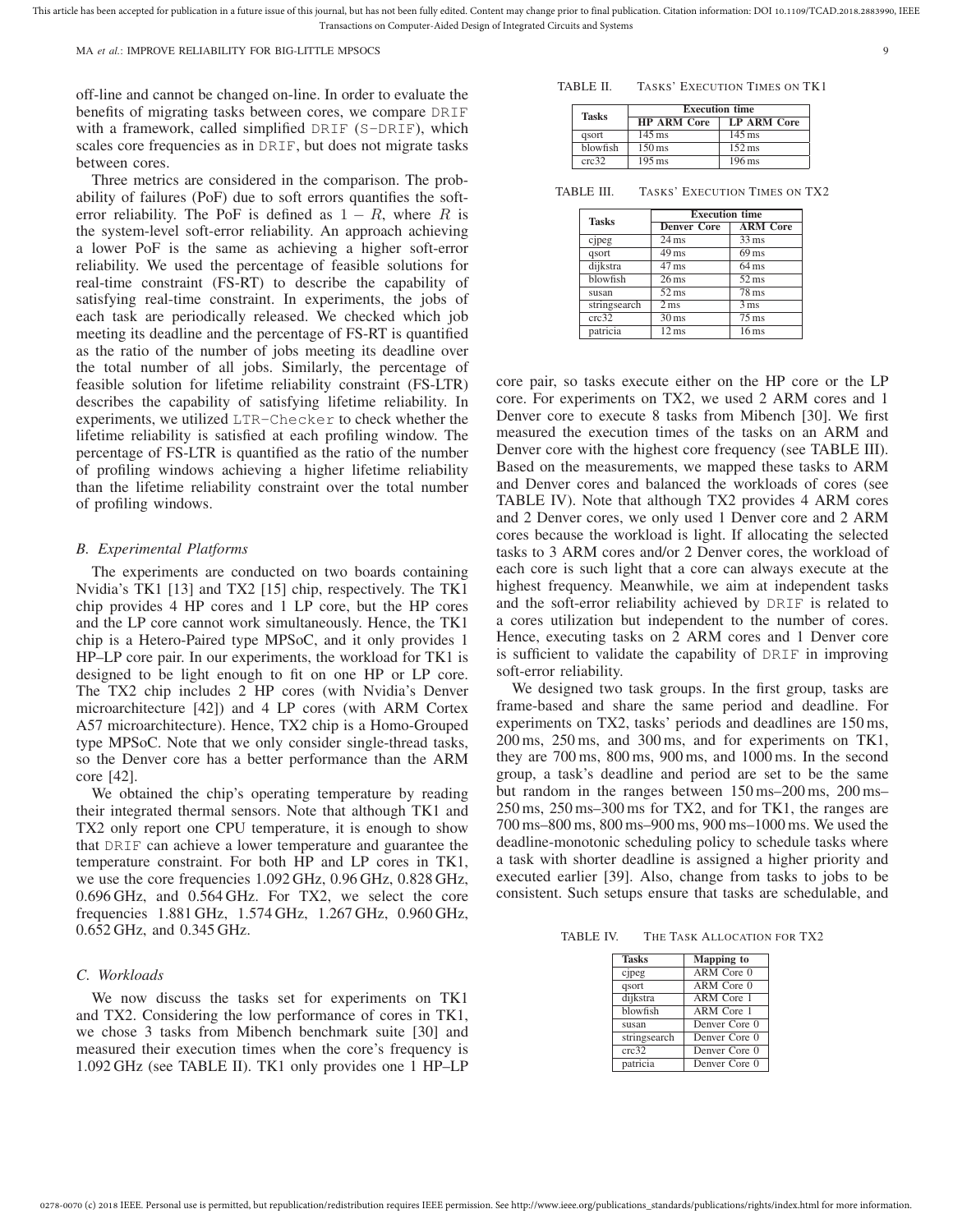



Fig. 3. Probability of failures due to soft errors and percentage of feasible solutions for a frame-based task set running on TK1.



Fig. 4. Probability of failures due to soft errors and percentage of feasible solutions for a general periodic task set running on TK1.

represent multiple workloads ranging from heavy to light.

#### IX. EXPERIMENTAL RESULTS

In this section, we examine the performance of the proposed DRIF compared to the S-DRIF and MOO.

## *A. Experiments on TK1 Chip*

We first validated our approach on a TK1 chip with Hetero-Paired execution model. We compared the proposed DRIF with MOO and S-DRIF to determine whether DRIF can improve soft-error reliability without violating temperature, real-time, and lifetime reliability constraints.

Fig. 3 shows the experimental results when tasks are framebased. DRIF and S-DRIF have similar performance when the workload is heavy, but DRIF achieves a lower PoF than MOO and S-DRIF in all the cases. The PoF of DRIF is 97.89%, 95.64%, 37.9%, and 18.89% of S-DRIF when the period is 700 ms, 800 ms, 900 ms, and 1000 ms, respectively.

This reduced PoF guarantees the system can work without soft errors at least 2 minutes more than S-DRIF, and up to 10 hours. Meanwhile, since our task migration considers the real-time and lifetime reliability constraints, the percentages of FS-RT and FS-LTR of DRIF, S-DRIF and MOO are close, especially when the workload is light. For the soft-error reliability, the PoF of DRIF is only 29.18%, 51.21%, 16.29%, and 15.04% of MOO. It means that the system can work successfully without soft errors 1.1 hours, 0.4 hour, 12.7 hours, and 100.8 hours more than MOO, respectively.

We extended the experiment to validate DRIF for a general periodic task set where tasks' periods and deadlines are equal but randomly generated in different ranges (see Fig. 4). The average PoF of DRIF is 81% of S-DRIF and 51% of MOO, which translates to DRIF allowing the system to successfully work for 17 minutes more than S-DRIF on average, and 63 minutes more than MOO on average. Comparing to the results in Fig. 3, DRIF provides less benefits when tasks have different periods. The reason is that the workload in each sampling window varies dramatically, and DRIF guarantees the lifetime reliability constraint with a low core frequencies, which limits the performance in improving soft-error reliability. However, DRIF is still a better approach than S-DRIF and MOO, and achieves a lower PoF.

We measured the time and power consumption of DRIF on an ARM core. DRIF consumes less than 1 ms to complete and we cannot observe power changes when operating DRIF because the resolution of our power measurement tool is about 0.1 W. Based on these measurements, we claim that the time and power consumption of DRIF on TK1 can be ignored.

We also compared DRIF with a brute force search based approach which finds the optimal solution at each sampling window. This approach, although can guarantee the highest soft-error reliability at each sampling window, is computation intensive and cannot be used at the runtime. The execution time of this approach is about 30 s if running on the TK1's HP core. Compared to this approach, the computation time of DRIF is less than 1 ms even if one profiling window has 100 sampling windows. Since both approaches determine core frequencies for each profiling window, which is typically in minutes, the brute force search may not be a good choice to use at runtime.

Although the brute force search based approach can find optimal solutions at each sampling window, it is too computational complicated to apply at runtime. On the contrary, DRIF determines the core frequencies at each profiling window by tuning the operating core frequencies one level at one time. Our experiments show that DRIF can find the best solution starting from the fifth profiling window. Since the length of a profiling window is in minutes, not finding the best solution in the first five profiling windows (less than 10 minutes) has negligible effect on lifetime reliability and soft-error reliability.

## *B. Experiments on TX2 Chip*

We conducted experiments on TX2 chip to evaluate the performance of DRIF in the platform with Homo-Grouped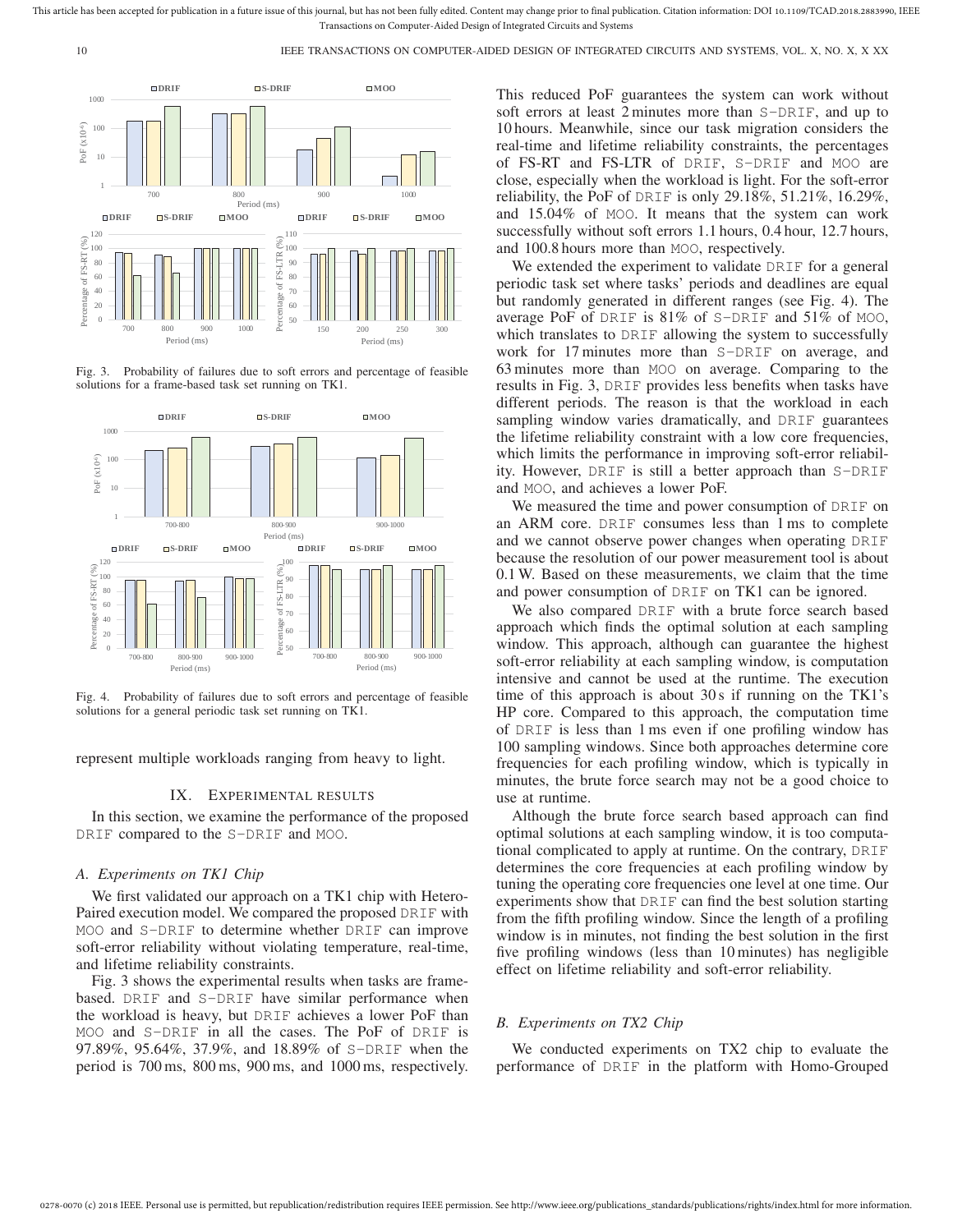MA *et al.*: IMPROVE RELIABILITY FOR BIG-LITTLE MPSOCS 11



Fig. 5. Probability of failures due to soft errors and percentage of feasible solutions for a frame-based task set running on TX2.



Fig. 6. Probability of failures due to soft errors and percentage of feasible solutions for a general periodic task set running on TX2.

execution model. On this platform, DRIF scales core frequencies and migrates tasks to increase soft-error reliability under temperature, real-time and lifetime reliability constraints.

Similar to the experiments on TK1, we validated DRIF for i) a frame-based task set (see Fig. 5) and ii) a general periodic task set (see Fig. 6). For the frame-based task set, the PoF of DRIF is 47.25%, 81.95%, 0.1%, and 0.003% of S-DRIF when the period is 150 ms, 200 ms, 250 ms, and 300 ms, respectively. This low PoF guarantees the system can successfully work 158 hours more than S-DRIF on average and up to 24 days. Thanks to the dynamic task migration, DRIF dynamically selects the most appropriate cores to execute tasks. DRIF can also dynamically power off any idle cores to reduce power consumption and allow active cores running at high core frequency. Hence, the benefits of DRIF are clearer than the experiments on TK1 in Fig. 3. Comparing to MOO, DRIF achieves a lower PoF in all cases, and leads to a system that can successfully work about 6.6 days more than MOO on average and up to 26 days. In terms of satisfying real-time and lifetime reliability constraints, both DRIF and S-DRIF achieve a similar percentage of FS-RT and FS-LTR to MOO especially when the workload is light.

Fig. 6 shows the performance of DRIF when the workload is a general periodic task set. The PoF of DRIF is about 98%, 86%, and 0.001% of S-DRIF when periods of tasks in ranges 150 ms–200 ms, 200 ms–250 ms, and 250 ms–300 ms, respectively. It means that DRIF guarantees the system successfully work without soft errors 7.6 days more than S-DRIF on average, and up to 22.8 days. Meanwhile, the soft-error reliability improvement of DRIF over MOO is similar to that over S-DRIF. Comparing to MOO, DRIF increases the system's successful execution time about 7.6 days on average, and up to 22.8 days. Finally, the execution time of DRIF is less than 1 ms either on the ARM core or the Denver core. The power consumption of DRIF on TX2, similar as on TK1, is also too small to be observed. In summary, the above experiments confirm that our approach DRIF has a better performance in improving soft-error reliability in all cases, especially when the workload is light.

#### X. CONCLUSION

Focusing on two execution models of "big–little" type MPSoCs, we proposed a dynamic reliability improvement framework to maximize soft-error reliability under temperature, real-time, and lifetime reliability constraints. We designed a computational efficient tool to check whether the lifetime reliability caused by a thermal profile is larger than a prespecified constraint. In order to reduce power consumption, we empirically studied the power features of the high-performance and low-power cores and established a task migration guideline to indicate the most appropriate and power efficient core to execute tasks. Based on these contributions, our framework dynamically migrates tasks between cores and adjusts the core frequencies to satisfy all constraints. The results on chips supporting different execution models show that our approach is effective in increasing soft-error reliability under constraints compared to other representative approaches. As future work, we plan to extend our approach to more general task models and consider MPSoCs with GPU.

#### **REFERENCES**

- [1] W. Wolf, A. Jerraya, and G. Martin, "Multiprocessor system-on-chip (MPSoC) technology," *IEEE Trans. Computer-Aided Design of Integrated Circuits and Systems*, vol. 27, no. 10, pp. 550–561, Oct. 2008.
- [2] ARM, "big.LITTLE technology: The future of mobile." [Online]. Available: https://www.arm.com/files/pdf/big\_LITTLE\_Technology\_ the Futue of Mobile.pdf
- [3] Nvidia, "Variable SMP (4-plus-1) a multi-core CPU architecture for low power and high performance." [Online]. Available: https: //www.nvidia.com/content/PDF/tegra\_white\_papers
- [4] A. Hartman, D. Thomas, and B. Meyer, "A case for lifetime-aware task mapping in embedded chip multiprocessors," in *Proc. Int. Conf. Hardware/Software Codesign and System Synthesis*, Oct. 2010, pp. 145– 154.
- [5] T. Chantem, R. Dick, and X. Hu, "Temperature-aware scheduling and assignment for hard real-time applications on MPSoCs," *IEEE Trans. VLSI Systems*, vol. 19, no. 10, pp. 1884–1897, Oct. 2011.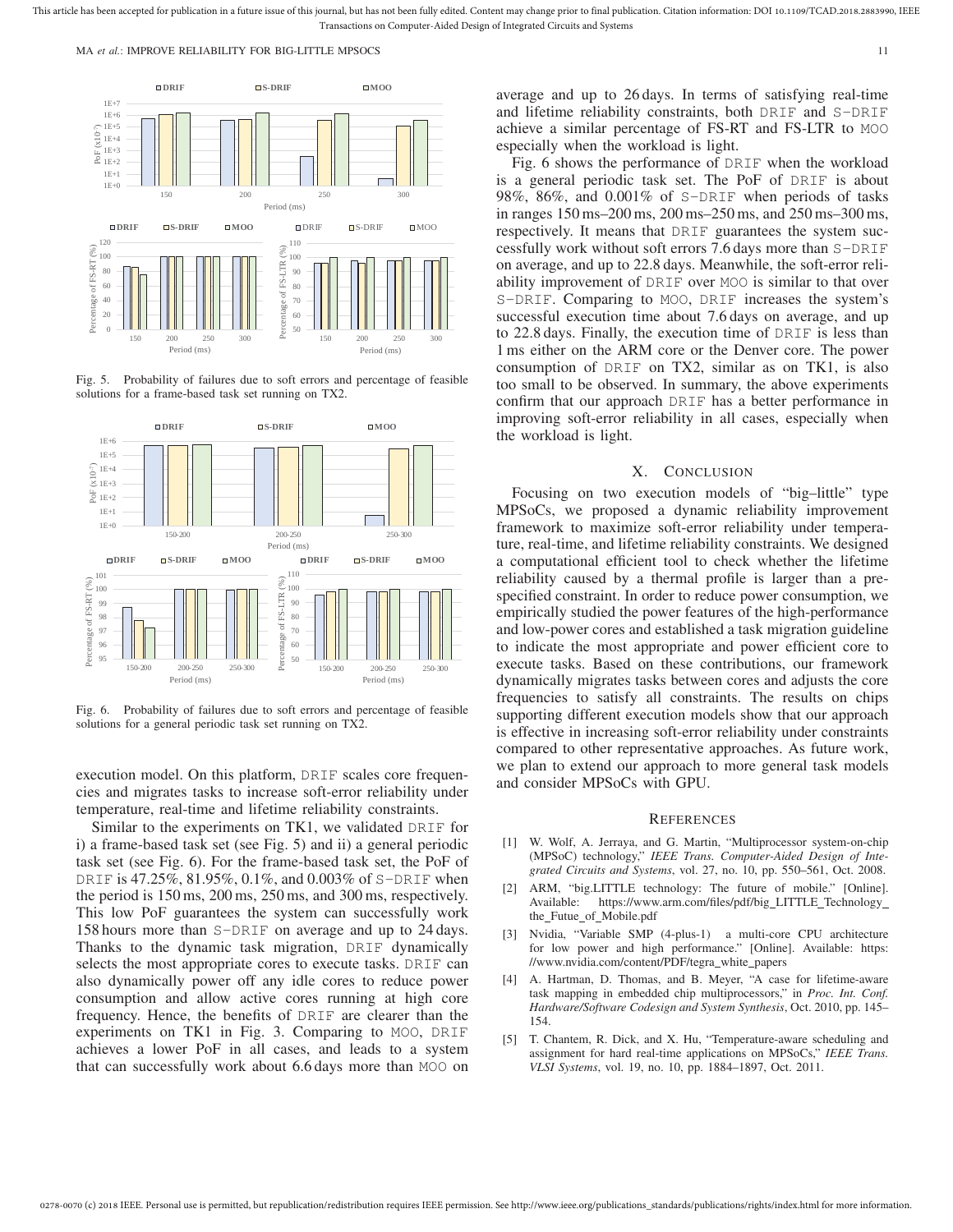12 IEEE TRANSACTIONS ON COMPUTER-AIDED DESIGN OF INTEGRATED CIRCUITS AND SYSTEMS, VOL. X, NO. X, X XX

- [6] L. Huang, F. Yuan, and Q. Xu, "On task allocation and scheduling for lifetime extension of platform-based MPSoC designs," *IEEE Trans. Parallel and Distributed Systems*, vol. 22, no. 12, pp. 789–800, Dec. 2011.
- [7] A. Das, R. A. Shafik, and G. V. Merrett, "Reinforcement learningbased inter- and intra-application thermal optimization for lifetime improvement of multicore systems," in *Proc. Design, Automation Conf.*, June. 2014, pp. 1–6.
- [8] Y. Ma, T. Chantem, R. Dick, and X. Hu, "Improving system-level lifetime reliability of multicore soft real-time systems," *IEEE Trans. VLSI Systems*, vol. 25, no. 6, pp. 1895–905, Jun. 2017.
- [9] G. Liu, J. Park, and D. Marculescu, "Dynamic thread mapping for high-performance, power-efficient heterogeneous many-core systems," in *Proc. Int. Conf. Computer Design*, Oct. 2013, pp. 54–61.
- [10] A. Annamalai, R. Rodrigues, I. Koren, and S. Kundu, "An opportunistic prediction-based thread scheduling to maximize throughput/watt in AMPs," in *Proc. Int. Conf. on parallel architectures and compilation techniques*, Oct. 2013, pp. 63–72.
- [11] A. Carroll and G. Heiser, "Unifying DVFS and offlining in mobile multicores," in *Proc. Int. Conf. the Real-Time and Embedded Technology and Application Symp.*, Apr. 2014, pp. 287–296.
- [12] G. Singla, G. Kaur, A. Unver, and U. Ogras, "Predictive dynamic thermal and power management for heterogeneous mobile platforms," in *Proc. Design, Automation and Test in Europe*, Mar. 2015, pp. 1–6.
- [13] Nvidia, "Jetson Tegra K1." [Online]. Available: http://www.nvidia.com/ object/jetson-tk1-embedded-dev-kit.html
- [14] Samsung, "Samsung Exynos 5 Octa (5410) mobile processor." [Online]. Available: http://www.samsung.com/semiconductor/minisite/ Exynos/Solution/MobileProcessor/Exynos\_5\_Octa\_5410.html
- [15] Nvidia, "Jetson Tegra X2." [Online]. Available: http://www.nvidia.com/ object/embedded-systems-dev-kits-modules.html
- [16] NXP, "i.MX 8 Family ARM Cortex-A53, Cortex-A72." [Online]. Available: https://www.nxp.com/products/
- [17] B. Zhao, H. Aydin, and D. Zhu, "Enhanced reliability-aware power management through shared recovery technology," in *Proc. Int. Conf. Computer-Aided Design*, Nov. 2009, pp. 63–70.
- [18] -, "Energy management under general task-level reliability constraints," in *Proc. Int. Conf. the Real-Time and Embedded Technology and Application Symp.*, Apr. 2011, pp. 285–294.
- [19] -, "Generalized reliability-oriented energy management for realtime embedded applications," in *Proc. Design, Automation Conf.*, June. 2011, pp. 381–386.
- [20] A. Coskun, R. Strong, D. M. Tullsen, and T. S. Rosing, "Evaluating the impact of job scheduling and power management on processor lifetime for chip multiprocessors," in *Proc. Int. Conf. Measurement and Modeling of Computer System*, Jun. 2009, pp. 169–180.
- [21] L. Huang, F. Yuan, and Q. Xu, "Lifetime reliability-aware task allocation and scheduling on MPSoC platform," in *Proc. Design, Automation and Test in Europe*, Mar. 2009, pp. 51–56.
- A. Das, A. Kumar, and B. Veeravalli, "Reliability-driven task mapping for lifetime extension of networks-on-chip based multiprocessor systems," in *Proc. Design, Automation and Test in Europe*, Mar. 2013, pp. 689–694.
- [23] T. Chantem, Y. Xiang, X. Hu, and R. Dick, "Enhancing multicore reliability through wear compensation in online assignment and scheduling," in *Proc. Design, Automation and Test in Europe*, Mar. 2013, pp. 1373– 1378.
- [24] A. Das, A. Kumar, B. Veeravalli, C. Bolchini, and A. Miele, "Combined DVFS and mapping exploration for lifetime and soft-error susceptibility improvement in MPSoCs," in *Proc. Design, Automation and Test in Europe*, Mar. 2014, pp. 1–6.
- [25] N. Kapadia and S. Pasricha, "VARSHA: Variation and reliability-aware application scheduling with adaptive parallelism in the dark-silicon era," in *Proc. Design, Automation and Test in Europe*, Mar. 2015, pp. 1060– 1065.
- [26] J. Zhou, X. S. Hu, Y. Ma, and T. Wei, "Balancing lifetime and softerror reliability to improve system availability," in *Proc. Asia and South Pacific Design Automation Conf.*, Jan. 2016, pp. 685–690.
- [27] Y. Ma, T. Chantem, R. Dick, S. Wang, and X. Hu, "An on-line framework for improving reliability of real-time systems on big-little type MPSoCs," in *Proc. Design, Automation and Test in Europe*, Mar. 2017, pp. 1–6.
- [28] B. Zhao, H. Aydin, and D. Zhu, "On maximizing reliability of realtime embedded applications under hard energy constraint," *IEEE Trans. Industrial Informatics*, vol. 6, no. 3, pp. 316–328, May 2010.
- [29] G. Macario, M. Torchiano, and M. Violante, "An in-vehicle infotainment software architecture based on Google Android," in *Proc. Int. Symp. Industrial Embedded Systems*, Jul. 2009, pp. 257–260.
- [30] Electrical Engineering and Computer Science Department, University of Michigan, "Mibench." [Online]. Available: http://vhosts.eecs.umich. edu/mibench//
- [31] A. Annamalai, R. Rodrigues, I. Koren, and S. Kundu, "Highperformance and energy-efficient mobile web browsing on big/little systems," in *Proc. Int. Conf. on High Performance Computer Architecture*, Feb. 2013, pp. 13–24.
- [32] P. Pop, K. Poulsen, V. Izosimov, P. Eles, and M. Dept, "Scheduling and voltage scaling for energy/reliability trade-offs in fault-tolerant timetriggered embedded systems," in *Proc. Int. Conf. Hardware/Software Codesign and System Synthesis*, Sep. 2007, pp. 233–238.
- [33] Y. Fu, N. Kottenstette, C. Lu, and X. Koutsoukos, "Feedback thermal control of real-time systems on multicore processors," in *Proc. Int. Conf. Embedded Software*, Oct. 2012, pp. 113–122.
- [34] M. Fan, Q. Han, S. Liu, and G. Quan, "On-line reliability-aware dynamic power management for real-time systems," in *Proc. Int. Symp. Quality Electronic Design*, Mar. 2015, pp. 361–365.
- [35] J. Huang, J. Blech, A. Raabe, C. Buckl, and A. Knoll, "Analysis and optimization of fault-tolerant task scheduling on multiprocessor embedded systems," in *Proc. Int. Conf. Hardware/Software Codesign and System Synthesis*, Oct. 2011, pp. 247–256.
- [36] C. Bolchini, M. Carminati, A. Miele, A. Das, A. Kumar, and B. Veeravalli, "Run-time mapping for reliable many-cores based on energy/performance trade-offs," in *Proc. Design, Automation Conf.*, June. 2013, pp. 58–64.
- [37] A. Das, A. Kumar, and B. Veeravalli, "Temperature aware energyreliability trade-offs for mapping of throughput-constrained applications on multimedia MPSoCs," in *Proc. Design, Automation and Test in Europe*, Mar. 2014, pp. 1–6.
- [38] B. Nahar and B. Meyer, "RotR: Rotational redundant task mapping for fail-operational mpsocs," in *Proc. Defect and Fault Tolerance in VLSI and Nanotechnology Systems*, Oct. 2015, pp. 21–28.
- [39] C. Liu and J. Layland, "Scheduling algorithm for multiprogramming in a hard-real-time environment," *J. of ACM*, vol. 20, no. 1, pp. 46–61, Jan. 1973.
- [40] Y. Ma, T. Chantem, X. S. Hu, and R. P. Dick, "Improving lifetime of multicore soft real-time systems through global utilization control," in *Proc. Great Lakes Symposium on VLSI*, May 2015, pp. 79–82.
- [41] Y. Fu, N. Kottenstette, Y. Chen, C. Lu, X. Koutsoukos, and H. Wang, "Feedback thermal control for real-time systems," in *Proc. Int. Conf. the Real-Time and Embedded Technology and Application Symp.*, Apr. 2010, pp. 111–120.
- [42] Nvidia Development Blog, "NVIDIA Jetson TX2 delivers twice the intelligence to the edge." [Online]. Available: https://devblogs.nvidia. com/parallelforall/jetson-tx2-delivers-twice-intelligence-edge/
- [43] FLUKE, "80i-110s AC/DC current clamp." [Online]. Available: http://www.fluke.com/fluke/iden/accessories/current-clamps/ 80i-110s.htm?pid=55352
- National Instruments, "NI USB-6216 BNC." [Online]. Available: http://sine.ni.com/nips/cds/view/p/lang/en/nid/207100
- [45] J. Moreno, M. Ortuzar, and J. Dixon, "Energy-management system for a hybrid electric vehicle, using ultracapacitors and neural networks,"